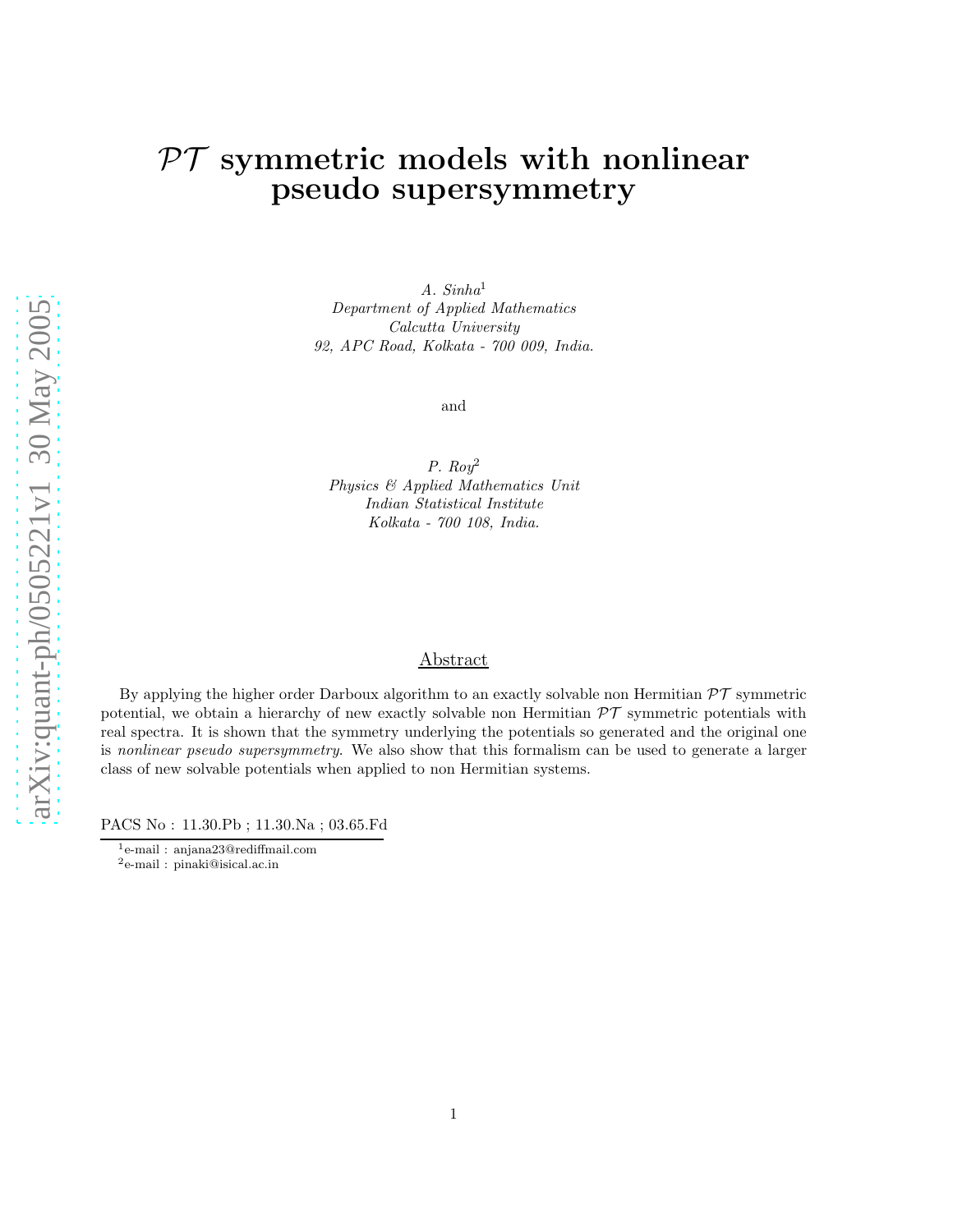### 1 Introduction

There are not many exactly solvable potentials in quantum mechanics. As a result there have always been efforts to enlarge the class of exactly solvable potentials. Some of the different methods which have been used time and again to generate a hierarchy of isospectral potentials are the factorization method of Infeld and Hull [\[1\]](#page-16-0), the Darboux algorithm [\[2\]](#page-16-1), the method of supersymmetric quantum mechanics (SUSY QM) [\[3\]](#page-16-2), or the integral transformations of Abraham-Moses-Pursey [\[4\]](#page-16-3) etc. Among these methods the Darboux algorithm and the SUSYQM are closely related and these methods have found numerous applications in different areas of theoretical and mathematical physics [\[3\]](#page-16-2).

At the same time, the scheme is still narrow as conventional SUSY fails to explain certain phenomena, e.g., the disappearance of the leading Borel singularity of the perturbation correction for the ground state energy of a SUSY theory [\[5\]](#page-16-4). In order to explain such behaviour and also to widen the scope of SUSY QM, an idea was put forward to extend SUSY to higher orders [\[6\]](#page-16-5). We recall that in the conventional intertwining technique, two one-dimensional Schrödinger Hamiltonians  $H$  and  $\tilde{H}$  are intertwined by means of differential operators L as

$$
\widetilde{H}L = LH \qquad \qquad HL^{\dagger} = L^{\dagger}\widetilde{H} \tag{1}
$$

If L is of the first order in derivatives, the standard SUSY QM, with supercharges built of first order Darboux transformation operators, and the factorization method are recovered. On the other hand, if higher order differential operators are involved in the construction of L, it is variously referred to as polynomial SUSY [\[6\]](#page-16-5), or nonlinear SUSY [\[7\]](#page-16-6), or higher order SUSY  $(n-SUSY)$  [\[8,](#page-16-7) [9\]](#page-16-8), or N fold SUSY [\[5,](#page-16-4) [10\]](#page-16-9), the study of which has attracted the attention of a lot of researchers in recent times [\[5,](#page-16-4) [6,](#page-16-5) [7,](#page-16-6) [8,](#page-16-7) [9,](#page-16-8) [10\]](#page-16-9). Contrary to standard SUSY, the anticommutator of the supercharges no longer coincides with the Hamiltonian in general. Instead, it becomes a polynomial of the Hamiltonian in degree  $N$ , and is sometimes referred to as the *Mother Hamiltonian* [\[5,](#page-16-4) [10\]](#page-16-9).

Furthermore, the equivalence between an  $N$ -th order Darboux transformation and a chain of  $N$  first order Darboux transformation is well established [\[9\]](#page-16-8). Every chain of N first order Darboux transformation creates a chain of exactly solvable Hamiltonians  $h_0 \to h_1 \to \cdots \to h_N$ . Hence the intertwining operator  $L^{(N)}$  between the initial Hamiltonian  $h_0$  and the final Hamiltonian  $h_N$  can always be presented as a product of N first order Darboux transformation operators between every two juxtaposed Hamiltonians  $h_0, h_1, \ldots, h_N$ :

$$
L^{(N)} = L_N L_{N-1} \cdots L_2 L_1 \qquad h_p L_p = L_p h_{p-1} \qquad p = 1, 2, \cdots N \tag{2}
$$

In conventional higher order SUSY,  $h_0$  and  $h_N$  are essentially self-adjoint Hermitian operators in a Hilbert space, with square integrable eigenfunctions. If all the intermediate potentials  $V_1(x), V_2(x), \ldots, V_{N-1}(x)$ are real valued functions in their common domain of definition  $(a, b)$ , the chain is called *reducible*, and the N-th order Darboux transformation is called *reducible* as well. Additionally, if all the intermediate potentials are free of singularities in  $(a, b)$ , the chain and the corresponding transformation are called completely reducible. When at least one intermediate potential is a complex valued function, the chain and the corresponding transformation are called *irreducible*.

At the same time, non Hermitian Hamiltonians have made an important place for themselves in the recent development of quantum mechanics, because of their intrinsic interest [\[11\]](#page-16-10) and possible applications [\[12\]](#page-16-11). It is well known by now that a non-Hermitian  $\mathcal{PT}$  symmetric Hamiltonian admits real eigenvalues if the eigenfunctions, too, respect the  $\mathcal{PT}$  invariance (the so-called unbroken  $\mathcal{PT}$  symmetry), whereas the eigenvalues occur as complex conjugate pairs if  $\mathcal{PT}$  symmetry is spontaneously broken (in this case the eigenfunctions are no longer  $\mathcal{PT}$  invariant). For such non Hermitian  $\mathcal{PT}$  symmetric Hamiltonians,

$$
\mathcal{PT}H = H\mathcal{PT} \tag{3}
$$

<span id="page-1-0"></span>where  $P$  stands for the *space inversion* operator and  $T$  denotes time reversal:

<span id="page-1-1"></span>
$$
\begin{array}{ccc}\n\mathcal{P} & : & x \to -x, & p \to -p \\
\mathcal{T} & : & x \to x, & p \to -p, & i \to -i\n\end{array}\n\bigg\}\n\tag{4}
$$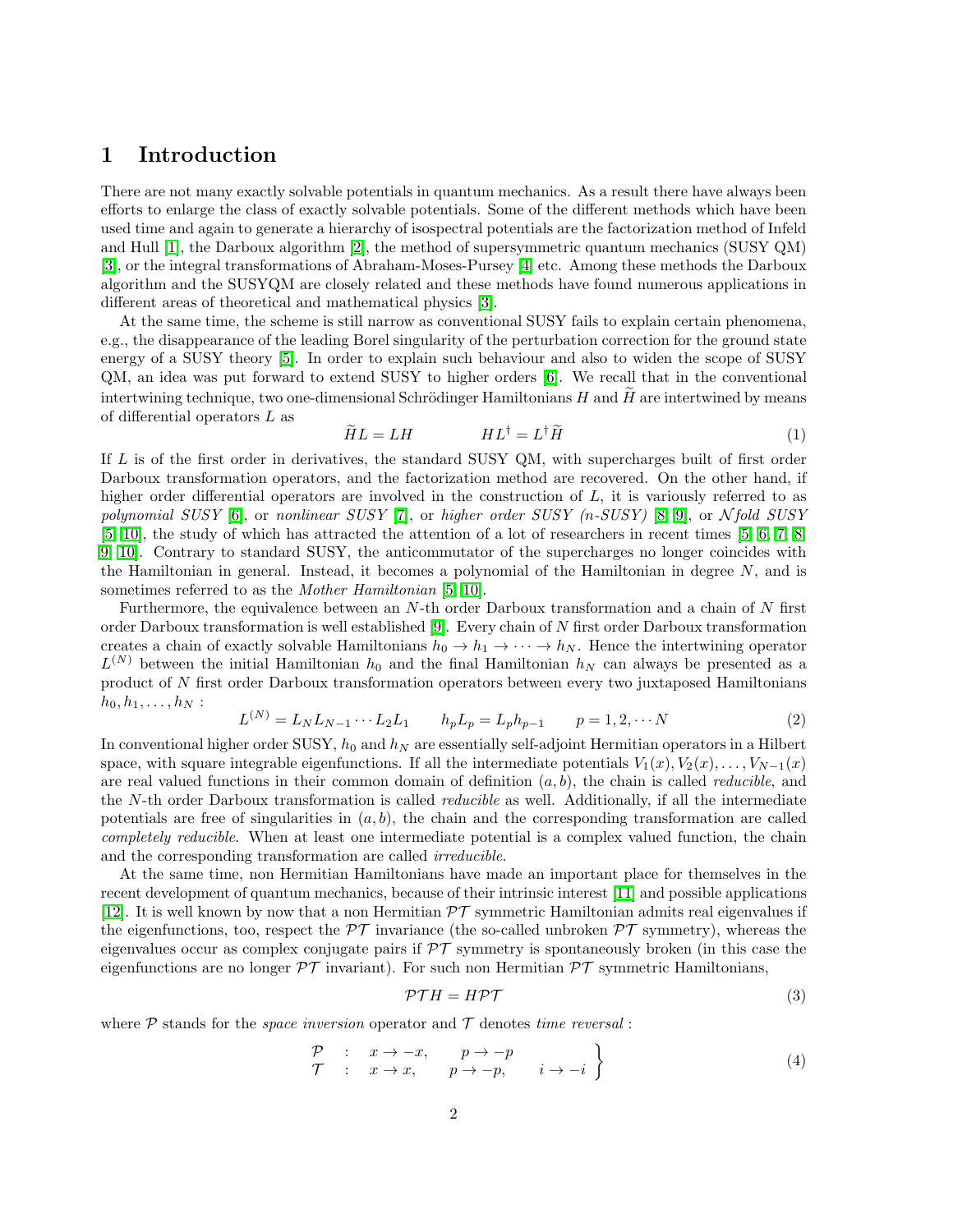The reality of the spectrum may be attributed to the so-called  $\eta$ -pseudo Hermiticity of the non Hermitian Hamiltonian [\[13\]](#page-16-12)

$$
H^{\dagger} = \eta H \eta^{-1} \tag{5}
$$

where  $\eta$  is a linear, invertible, Hermitian operator. Several non-Hermitian Hamiltonians, whether possessing  $\mathcal{PT}$  invariance or not, have been identified as  $\eta$  pseudo-Hermitian under  $\eta = e^{-\theta p}$ , where  $\theta$  is real, and  $p = -i\frac{d}{dx}$ , or  $\eta = e^{-\phi(x)}$ , where  $\phi(x)$  is some gauge-like transformation. We note that for  $PT$  symmetric Hamiltonians,  $\eta$  may simply taken as the parity operator  $P$ , whereas for conventional Hermitian Hamiltonians,  $\eta = 1$ .

Moreover, the square integrability of the wave functions is no longer a pre-requisite for non Hermitian Hamiltonians. Instead, the ortho-normalization of the wave function for Hermitian quantum mechanics

$$
\int \Psi_m^* \Psi_n dx = \delta_{m,n} \tag{6}
$$

is replaced by [\[14\]](#page-17-0)

<span id="page-2-0"></span>
$$
\int \left[ \mathcal{C} \mathcal{P} \mathcal{T} \Psi_m \right] \Psi_n dx = \delta_{m,n} \tag{7}
$$

where  $\mathcal C$  plays the role of a linear charge operator, obeying the relationship

$$
[\mathcal{C}, H] = 0 \qquad [\mathcal{C}, \mathcal{PT}] = 0 \tag{8}
$$

and has the property  $\mathcal{C}^2 = 1$ . In the position representation  $\mathcal C$  is given as

$$
\mathcal{C}(x,y) = \sum_{n} \psi_n(x)\psi_n(y) \tag{9}
$$

and the completeness relation gets modified to

$$
\sum_{n} \left[ \mathcal{CPT}\psi_n(x) \right] \psi_n(y) = \delta(x - y) \tag{10}
$$

While nonlinear SUSY for  $N = 2$ , has been investigated widely for Hermitian Hamiltonians [5-10], such studies have not been carried out as yet for non Hermitian Hamiltonians. Motivated by the importance of such systems in the recent development of quantum mechanics, our aim in the present work is to generalise the concept of nonlinear SUSY to include non Hermitian quantum systems. In analogy with the first order systems, where the partner Hamiltonians  $H_{\pm}$  of non Hermitian systems were found to be related through *pseudo supersymmetry* [\[13,](#page-16-12) [15\]](#page-17-1), it will be shown that the underlying symmetry between the isospectral partners  $h_0$  and  $h_N$  is a generalisation of  $N$  SUSY and may be called nonlinear pseudo supersymmetry. The nature of the intermediate Hamiltonians as well as the corresponding wave functions will also be investigated.

The organization of the paper is as follows. For the sake of completeness, in section 2 we briefly outline conventional nonlinear SUSY for Hermitian quantum mechanics. In section 3 we describe a similar framework for non-Hermitian Hamiltonians and show that, the underlying symmetry for the potentials produced by higher order Darboux algorithm, is nonlinear pseudo supersymmetry. Some explicit examples are given in sections 4 and 5 , while section 6 is devoted to a conclusion.

#### 2 Non linear SUSY for Hermitian Hamiltonians

In the conventional first order supersymmetric quantum mechanics, if a given solvable Hamiltonian

$$
H = -\frac{d^2}{dx^2} + V(x)
$$
 (11)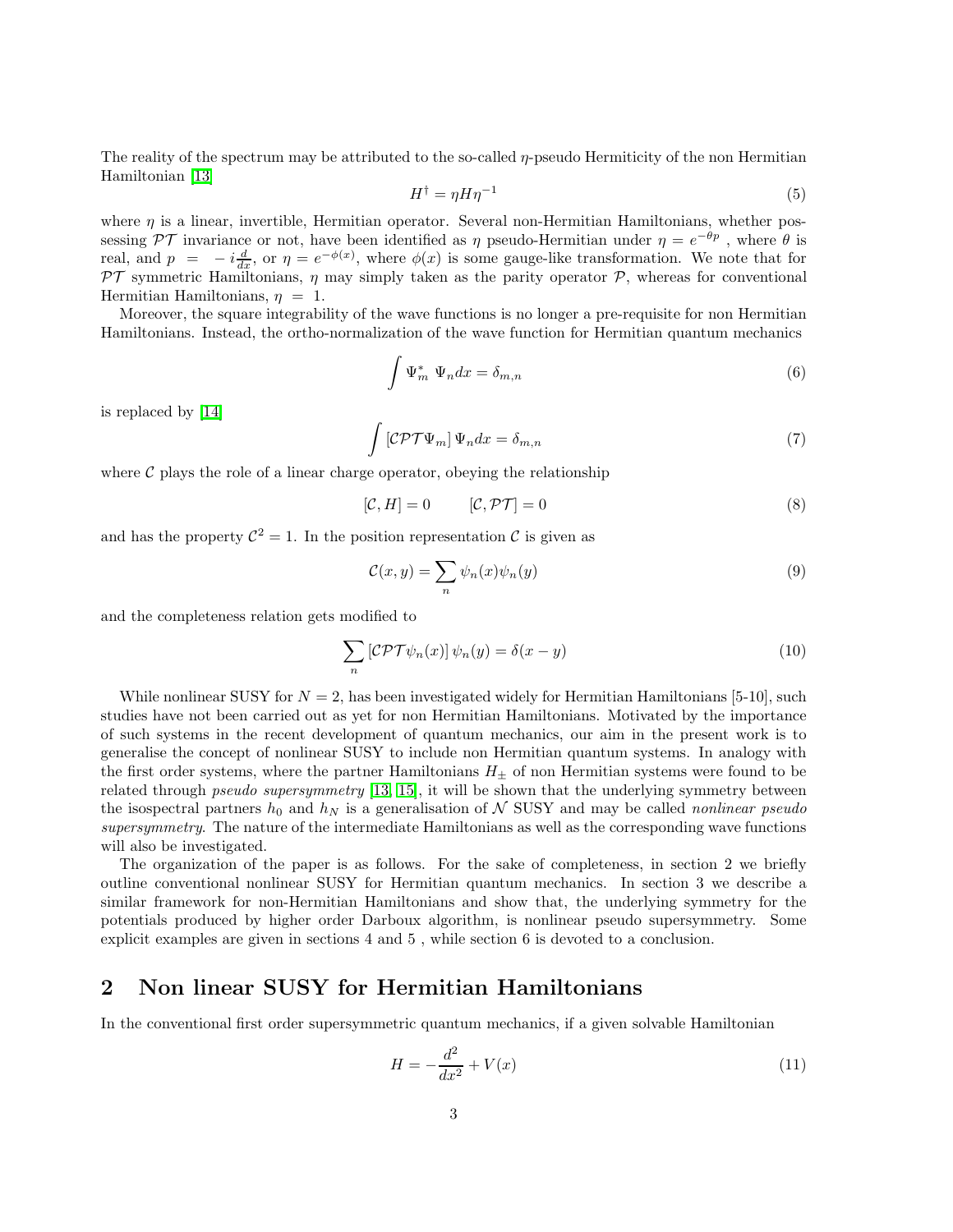possesses a discrete spectrum of bound states  $E_n$ ,  $n = 0, 1, 2, \dots$ , together with the square-integrable eigenfunctions  $\psi_n(x)$ , then a pair of first-order operators  $L_0$  and  $L_0^{\dagger}$  can be constructed from the ground state  $\psi_0$ , given by

$$
L_0 = \frac{d}{dx} + W_0(x), \qquad L_0^{\dagger} = -\frac{d}{dx} + W_0(x) \tag{12}
$$

where

$$
W_0(x) = -\left[\ln \psi_0(x)\right]'
$$
\n(13)

such that  $L_0$  and  $L_0^{\dagger}$  play the role of intertwining operators for the initial and final Hamiltonians H and  $H$ , respectively :

$$
\widetilde{H}L_0 = L_0H \qquad \qquad HL_0^{\dagger} = L_0^{\dagger} \widetilde{H} \tag{14}
$$

with

$$
H = L_0^{\dagger} L_0, \qquad \tilde{H} = L_0 L_0^{\dagger} \tag{15}
$$

Simple straightforward algebra shows that the partner potentials  $V(x)$  and  $\tilde{V}(x)$  can be expressed as

$$
V(x) = W_0^2(x) - W_0'(x)
$$
\n(16)

$$
\widetilde{V}(x) = W_0^2(x) + W_0'(x) = V(x) + 2W_0'(x)
$$
\n(17)

The eigenfunctions  $\psi(x)$  and  $\widetilde{\psi}(x)$  of H and  $\widetilde{H}$  are interrelated through  $L_0$  and  $L_0^{\dagger}$ :

$$
L_0\psi_0(x) = 0, \qquad L_0(x)\psi_i(x) = \frac{W_{0,i}(x)}{\psi_0(x)} \quad \alpha \quad \tilde{\psi}_i(x), \qquad L_0^{\dagger} \tilde{\psi}_i(x) \quad \alpha \quad \psi_i(x), \qquad i = 1, 2, \cdots \tag{18}
$$

where  $W_{0,i}(x) = \{\psi_0(x)\psi_i'(x) - \psi_0'(x)\psi_i(x)\}\$ is the Wronskian of  $\psi_0(x)$  and  $\psi_i(x)$ . The concise algebraic form of spectral equivalence is given by the superalgebra for the partners H and  $\tilde{H}$ , and the supercharges  $Q$  and  $Q^{\dagger}$  :

$$
Q = \left(\begin{array}{cc} 0 & L_0 \\ 0 & 0 \end{array}\right), \qquad Q^{\dagger} = \left(\begin{array}{cc} 0 & 0 \\ L_0^{\dagger} & 0 \end{array}\right) \tag{19}
$$

$$
\mathcal{H} = \left\{ Q, Q^{\dagger} \right\} = \left( \begin{array}{cc} H & 0 \\ 0 & \widetilde{H} \end{array} \right) = \left( \begin{array}{cc} L_0^{\dagger} L_0 & 0 \\ 0 & L_0 L_0^{\dagger} \end{array} \right) \tag{20}
$$

satisfying the relations

$$
\{Q, Q\} = \{Q^{\dagger}, Q^{\dagger}\} = 0, \qquad [Q, \mathcal{H}] = [Q^{\dagger}, \mathcal{H}] = 0 \tag{21}
$$

Thus H and  $\widetilde{H}$  are isospectral except for the lowest eigenvalue  $E_0$  which is missing in  $\widetilde{H}$ , as  $\widetilde{\psi}_0$  is not normalizable.

To generalize standard SUSY to higher order, the supercharges are built of higher order intertwining operators [\[9\]](#page-16-8). The two Hamiltonians  $h_0$  and  $h_N$  are intertwined through an N-th order differential operator  $L^{(N)}$ , as

$$
L^{(N)}h_0 = h_N L^{(N)}, \qquad h_0 L^{(N)\dagger} = L^{(N)\dagger} h_N \tag{22}
$$

where  $h_0$  and  $h_N$  are self adjoint operators. The proper eigenfunctions  $\psi_i$  of the original Hamiltonian  $h_0$ are known exactly :  $h_0 \psi_i = E_i \psi_i$ . Any such operator  $L^{(N)}$  can always be presented in the form known as Crum-Krein formula [\[16\]](#page-17-2)

$$
L^{(N)} = W^{-1} (u_1, u_2, \cdots, u_N) \begin{vmatrix} u_1 & u_2 & \cdots & 1 \\ u'_1 & u'_2 & \cdots & \frac{d}{dx} \\ \vdots & \vdots & \ddots & \vdots \\ u_1^{(N)} & u_2^{(N)} & \cdots & \frac{d^N}{dx^N} \end{vmatrix}
$$
 (23)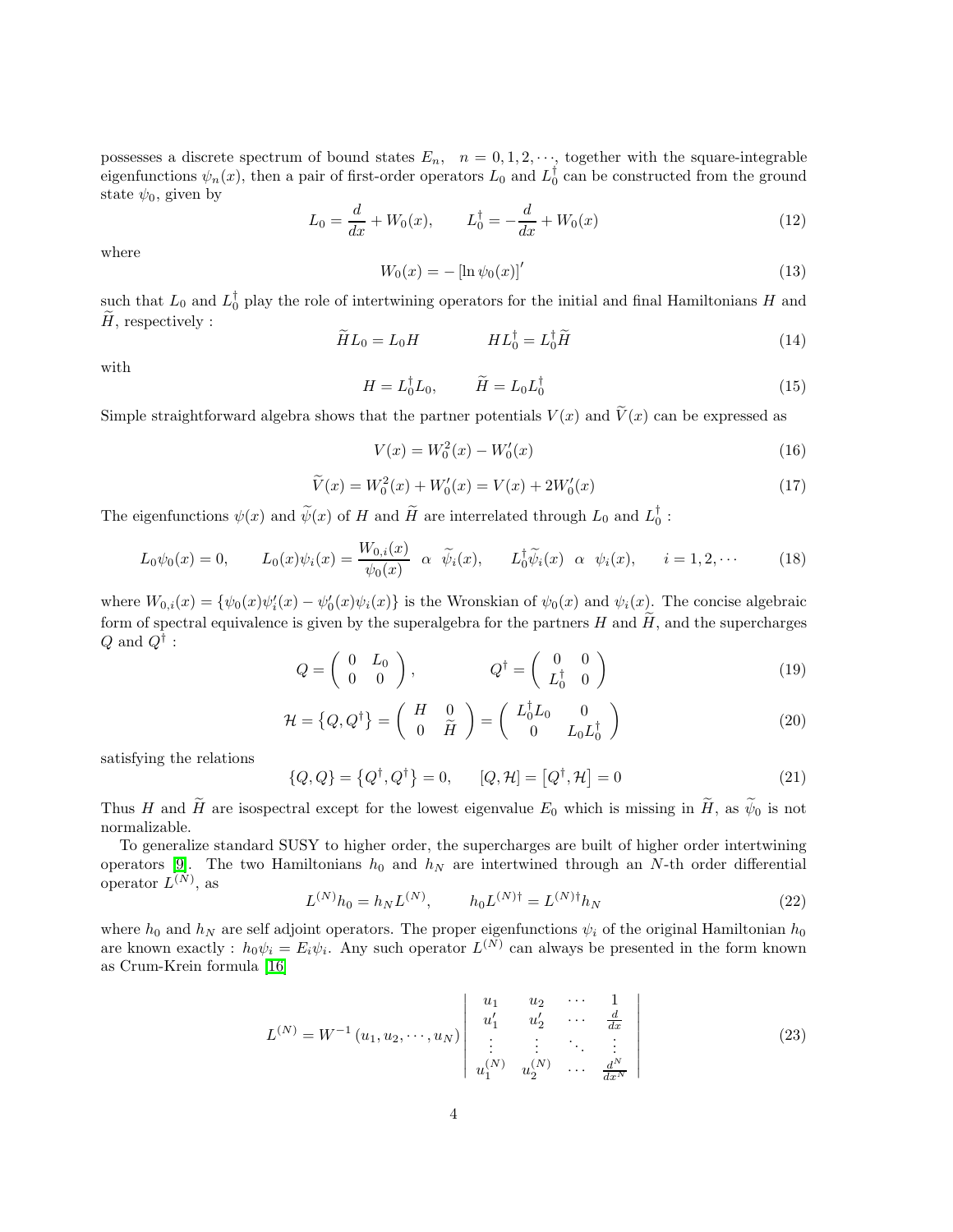where  $W(u_1, u_2, \dots, u_N)$  stands for the usual symbol for the Wronskian of the functions  $u_1, u_2, \dots, u_N$ . The functions  $u_i$ ,  $(i = 1, 2, ..., N)$  called the transformation functions are eigenfunctions of  $h_0$ ,  $h_0u_i =$  $\alpha_i u_i$ , and they need not necessarily satisfy any physical boundary condition. The final potential has the form

$$
V_N(x) = V(x) - 2\frac{d^2}{dx^2} \ln W(u_1, u_2, \dots, u_N)
$$
\n(24)

<span id="page-4-0"></span>and will be free of singularities whenever the Wronskian is nodeless, which in turn, requires that only consecutive eigenfunctions of  $h_0$  have to be considered [\[9\]](#page-16-8). The eigenfunctions  $\psi(x)$  and  $\psi(x)$  of  $h_0$  and  $h_N$  are connected by the intertwiners  $L^{(N)}$  and  $L^{(N)\dagger}$  as :

$$
\widetilde{\psi}_i(x) = L^{(N)} \psi_i(x) = \frac{W_{j,j+1,\cdots,j+N,i}(x)}{W_{j,j+1,\cdots,j+N}(x)}
$$
\n(25)

where  $W_{j,j+1,\dots,j+N,i}(x)$  and  $W_{j,j+1,\dots,j+N}(x)$  are the Wronskians of the eigenfunctions of  $h_0$  associated with the corresponding subindices. Thus if  $\psi_i(x)$  is an eigenfunction of  $h_0$  with energy  $E_i$ , then  $\psi_i(x)$  is an eigenfunction of  $h_N$  with the same energy  $E_i$ . Evidently

$$
L^{(N)}\psi_i = 0, \qquad i = 1, 2, \dots, N
$$
\n(26)

However, for energies  $E_i(i = 1, 2, \cdots N)$ , the corresponding eigenfunctions of  $h_N$ 

$$
\widetilde{\psi}(x)
$$
  $\alpha$   $\frac{\psi(x)}{W_{j,j+1,\cdots,j+N}(x)}$ 

have growing asymptotics at both infinities. Consequently, these are not physically acceptable solutions of  $h_N$ , and the corresponding eigenvalues  $E_i(i = 1, 2, \cdots N)$  are excluded from the spectrum of  $h_N$ . Thus

$$
h_N \widetilde{\psi}_E = E \widetilde{\psi}_E \tag{27}
$$

with the exception of the levels  $E = E_i, i = 1, 2, \dots, N$ , which will be absent in the spectrum of the new Hamiltonian  $h_N$ , as the corresponding eigenfunctions are not square integrable.

It has already been shown [\[17\]](#page-17-3) that the operator  $L^{(N)}$  can always be presented as a product of N first order Darboux transformation operators between every two Hamiltonians  $h_0, h_1, \ldots, h_N$ :

$$
L^{(N)} = L_N L_{N-1} \cdots L_1 \qquad h_p L_p = L_p h_{p-1} \qquad p = 1, 2, \cdots, N \tag{28}
$$

We note that the final Hamiltonian  $h_N$  is Hermitian, although some of the intermediate Hamiltonians  $h_i$  could be unphysical, e.g., their associated potentials might contain extra singularities that were not present in the initial one. The supercharges  $Q_N$  and  $Q_N^{\dagger}$  are constructed as

$$
Q_N = \left(\begin{array}{cc} 0 & L^{(N)} \\ 0 & 0 \end{array}\right), \qquad Q_N^{\dagger} = \left(\begin{array}{cc} 0 & 0 \\ L^{(N)\dagger} & 0 \end{array}\right) \tag{29}
$$

Evidently,  $Q_N$  and  $Q_N^{\dagger}$  are nilpotent

$$
\{Q_N, Q_N\} = \left\{Q_N^{\dagger}, Q_N^{\dagger}\right\} = 0\tag{30}
$$

The super Hamiltonian

$$
H_N = \left(\begin{array}{cc} h_0 & 0\\ 0 & h_N \end{array}\right) \tag{31}
$$

satisfies the relations

$$
[Q_N, H_N] = \left[Q_N^{\dagger}, H_N\right] = 0\tag{32}
$$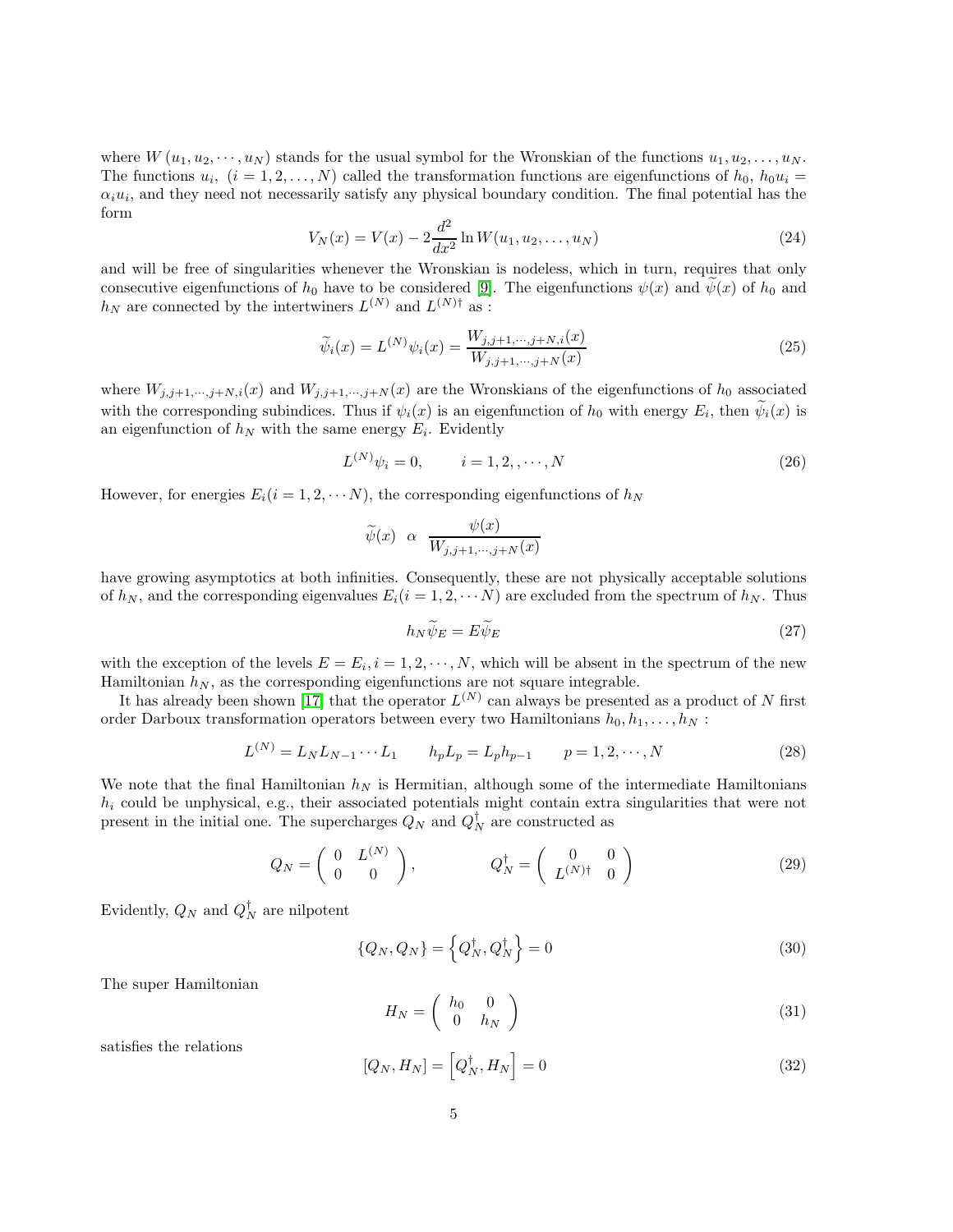<span id="page-5-0"></span>The anticommutator can be generally expressed by a N-th order polynomial  $\mathcal{P}_{N}$  of the Hamiltonian  $H_{N}$ 

$$
\mathcal{H}_N = \left\{ Q_N^{\dagger}, Q_N \right\} = \begin{pmatrix} L^{(N)\dagger} L^{(N)} & 0\\ 0 & L^{(N)} L^{(N)\dagger} \end{pmatrix} = \prod_{k=1}^N \left( H_N - \alpha_k \mathcal{I} \right) \tag{33}
$$

where  $\mathcal I$  is the  $2 \times 2$  unit matrix, and

$$
L^{(N) \dagger} L^{(N)} = \prod_{k=1}^{N} (h_0 - \alpha_k)
$$
\n(34)

$$
L^{(N)}L^{(N)\dagger} = \prod_{k=1}^{N} (h_N - \alpha_k)
$$
\n(35)

Since the right hand side of [\(33\)](#page-5-0) is a polynomial in  $H_N$ , it is called nonlinear SUSY or N-fold SUSY. The operator  $\mathcal{H}_{\mathcal{N}}$  is termed as the *Mother Hamiltonian* and satisfies the commutation relations [\[9\]](#page-16-8)

$$
[Q_N, \mathcal{H}_N] = [Q_N^{\dagger}, \mathcal{H}_N] = 0 \tag{36}
$$

For  $N = 1$ , N-fold SUSY reduces to standard SUSY. The most widely studied higher order SUSY is for  $N = 2$  [\[8,](#page-16-7) [9\]](#page-16-8), where the formalism reduces to :

$$
L^{(2)} = L_2 L_1 \tag{37}
$$

where

$$
L_1 = -\partial_x + (\ln u_1)', \qquad L_2 = -\partial_x + (\ln v)', \quad v = L_1 u_2 \tag{38}
$$

and the isospectral potential turns out to be

$$
\widetilde{V}_2(x) = V(x) - 2\frac{d^2}{dx^2} \ln W_{j,j+1}(x)
$$
\n(39)

## 3 Non linear pseudo-SUSY for non Hermitian Hamiltonians

In this section we extend the concept of nonlinear or N-fold supersymmetry to non Hermitian quantum mechanics. Though the Darboux algorithm and (nonlinear) supersymmetric quantum mechanics are equivalent for Hermitian Hamiltonians, the situation is different for non Hermitian Hamiltonians. However, intertwining operators  $A^{(N)}$  and  $B^{(N)}$  can still be constructed with the help of Darboux transformation. Analogous to the case of Hermitian quantum mechanics, it will be shown that once a non Hermitian Schrödinger potential  $V(x)$  is exactly solvable, one can construct an isospectral partner  $V_N(x)$ from [\(24\)](#page-4-0)

$$
\widetilde{V}_N(x) = V(x) - 2\frac{d^2}{dx^2} \ln W(u_1, u_2, \dots, u_N)
$$
\n(40)

<span id="page-5-2"></span>where W stands for the usual symbol for the Wronskian of the functions  $u_1, u_2, \ldots, u_N$ , which are eigenfunctions of  $h_0$ ,  $h_0u_i = \alpha_i u_i$ . As before the functions  $u_i(x)$  may be just formal eigenfunctions. Our aim will be to study the spectrum of the new Hamiltonian in detail, to investigate the nature of the potential and the eigenfunctions, and to determine the symmetry which connects the original Hamiltonian  $h_0$  and the transformed one  $h_N$ . For this purpose, we look for two intertwining operators  $A^{(N)}$  and  $B^{(N)}$ such that

<span id="page-5-1"></span>
$$
A^{(N)}h_0 = h_N A^{(N)}, \qquad h_0 B^{(N)} = B^{(N)}h_N \tag{41}
$$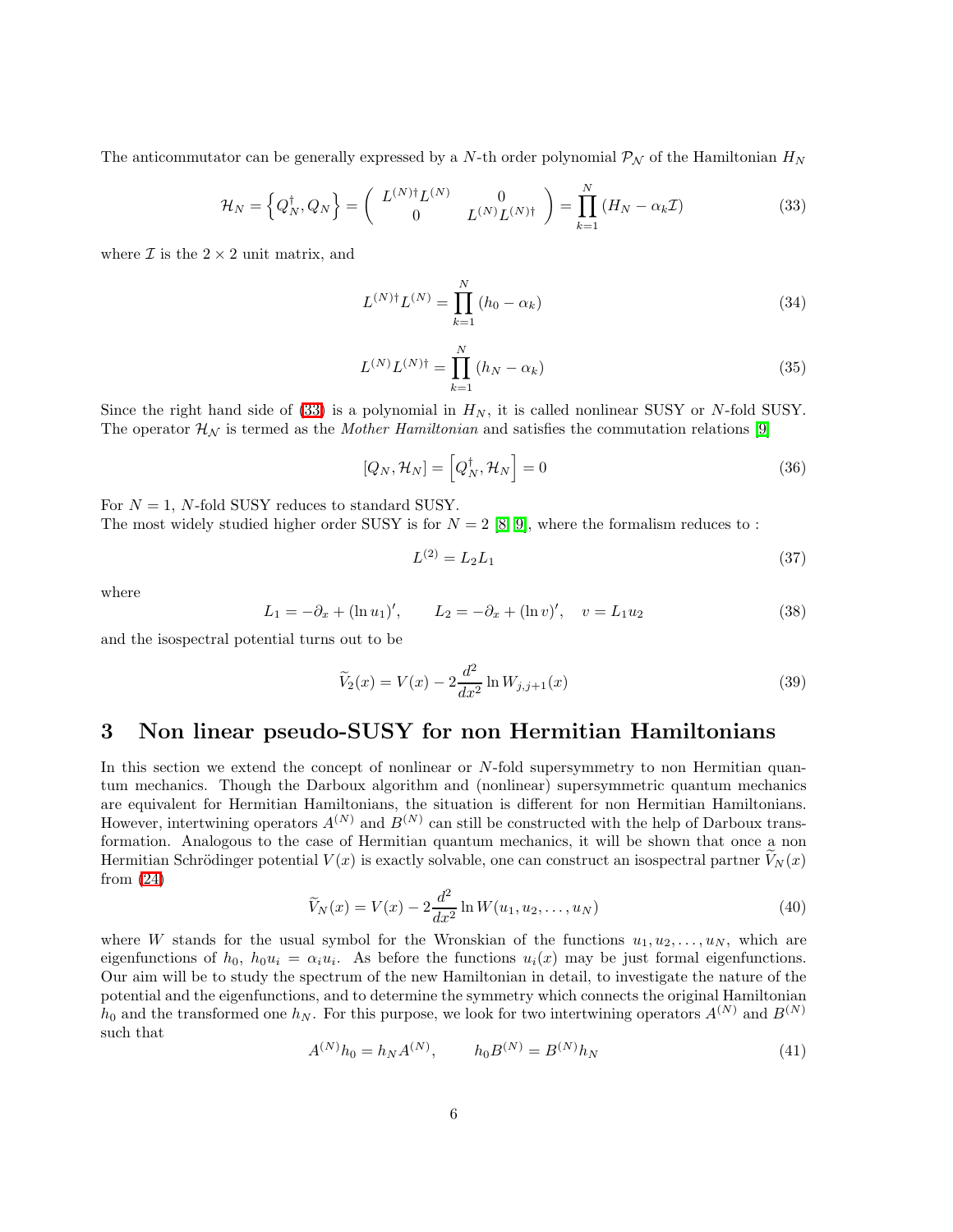where  $h_0$  and  $h_N$  are no longer self-adjoint operators  $(h_{0,(N)} \neq h_0^{\dagger})$  $\binom{1}{0,(N)}$  ; on the contrary, to ensure the reality of the spectrum, they are  $\eta$  pseudo Hermitian

<span id="page-6-1"></span>
$$
\eta h_{0,(N)} \eta^{-1} = h_{0,(N)}^{\dagger} \tag{42}
$$

where  $\eta$  is a linear, invertible, Hermitian operator. However, the choice of  $\eta$  is not unique. For  $\mathcal{PT}$ invariant potentials, a simple representation of  $\eta$  may be given by the parity operator :

<span id="page-6-0"></span>
$$
\eta = \mathcal{P}, \qquad \mathcal{P}f(x) = f(-x) \tag{43}
$$

It follows that for real potentials, [\(43\)](#page-6-0) leads to  $\eta = 1$  so that  $B^{(N)} = A^{(N)\dagger}$ , thus reproducing the standard result of supersymmetry.

It follows from equations [\(41\)](#page-5-1) and [\(42\)](#page-6-1) that the operators  $A^{(N)}$  and  $B^{(N)}$  are pseudo-adjoint :

$$
B^{(N)} = A^{(N)\#} = \eta^{-1} A^{(N)\dagger} \eta \tag{44}
$$

Considering first order Darboux transformation between every two juxtaposed Hamiltonians  $h_0, h_1, \ldots, h_N$ , each pair intertwined by first order operators  $L_k$   $(k = 1, 2, \dots, N)$ 

$$
h_k L_k = L_k h_{k-1} \qquad k = 1, 2, 3, \cdots, N
$$
\n(45)

$$
L_k^{\#} h_k = h_{k-1} L_k^{\#} \qquad k = 1, 2, 3, \cdots, N \tag{46}
$$

where

$$
L_k^{\#} = \eta^{-1} L_k \eta \tag{47}
$$

then, analogous to the Hermitian case, the final Hamiltonian  $h_N$  is found to be related to the initial (or starting) Hamiltonian  $h_0$  through

$$
h_N = L_N L_{N-1} \cdots L_2 L_1 \quad h_0 \quad L_1^{\#} L_2^{\#} \cdots L_N^{\#} \tag{48}
$$

so that the operator  $A^{(N)}$  can be represented as a product of the N first order Darboux transformations

$$
A^{(N)} = L_N L_{N-1} \dots L_2 L_1 \tag{49}
$$

with its pseudo-adjoint

$$
B^{(N)} = A^{(N)\#} = \eta^{-1} L_1 L_2 \dots L_N \eta = L_1^{\#} \dots L_{N-1}^{\#} L_N^{\#}
$$
\n
$$
(50)
$$

It is worth mentioning here that in contrast to Hermitian quantum mechanics, all the intermediate Hamiltonians  $h_k$  are physically acceptable as their associated potentials contain no extra singularities which are not present in the initial potential  $V(x)$ . This is essentially because the associated eigenfunctions do not have nodes on the real line, and they are normalizable in the sense of equation [\(7\)](#page-2-0).

Thus the initial and the transformed Hamiltonians  $h_0$  and  $h_N$  are related by non linear pseudo supersymmetry. The super Hamiltonian of this system consists of the pseudo supersymmetric pair of Hamiltonians  $h_0$  and  $h_N$  as

<span id="page-6-2"></span>
$$
H_N = \left(\begin{array}{cc} h_0 & 0\\ 0 & h_N \end{array}\right) \tag{51}
$$

The supercharges generating this form of pseudo-supersymmetry are constructed in the following way :

$$
Q_N = \left(\begin{array}{cc} 0 & A^{(N)} \\ 0 & 0 \end{array}\right), \qquad Q_N^{\#} = \eta^{-1} Q_N^{\dagger} \eta = \left(\begin{array}{cc} 0 & 0 \\ B^{(N)} & 0 \end{array}\right) = \left(\begin{array}{cc} 0 & 0 \\ A^{(N)\#} & 0 \end{array}\right) \tag{52}
$$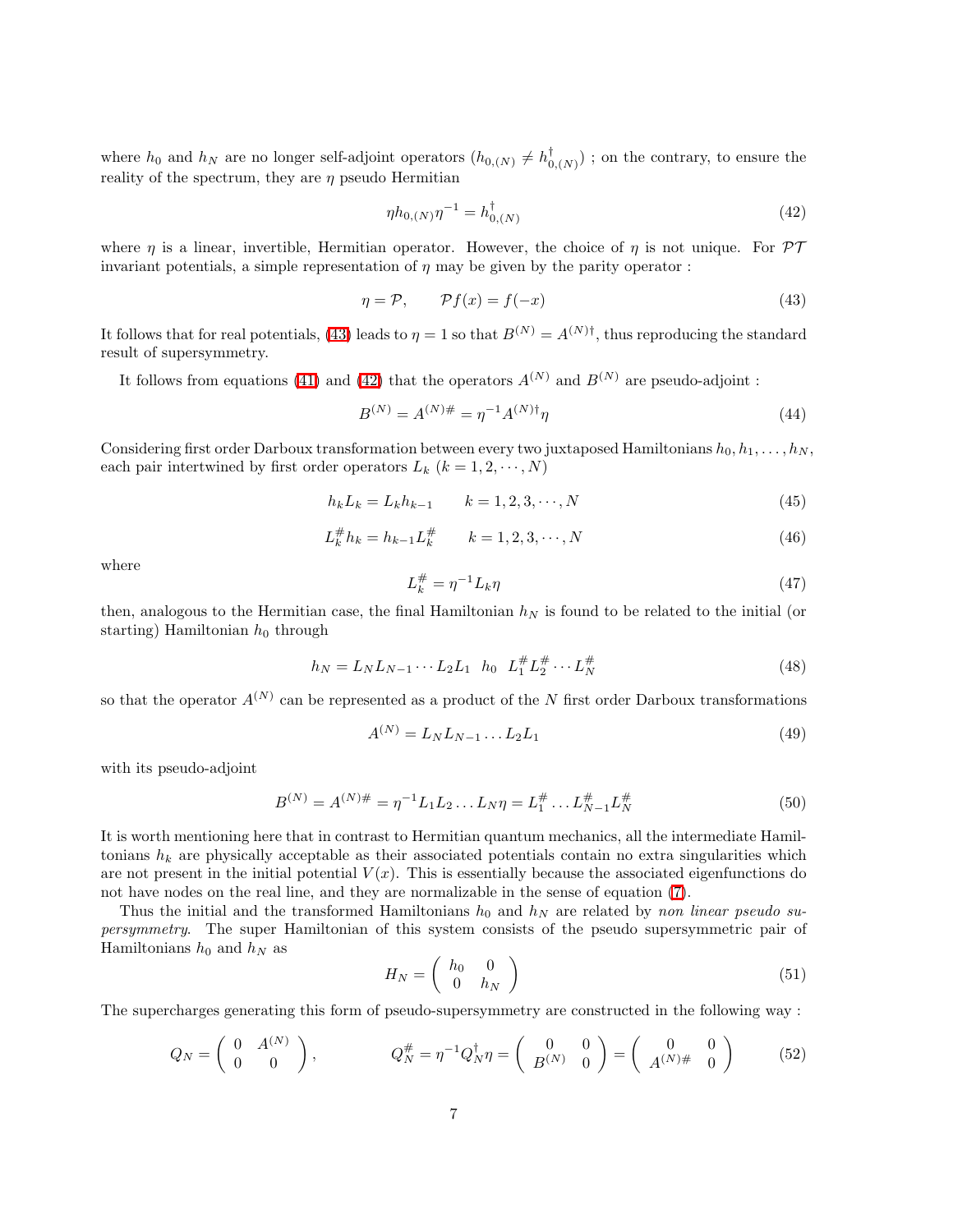so that the supercharge  $Q_N$  and its adjoint  $Q_N^{\dagger}$  of standard Hermitian quantum mechanics are replaced by  $Q_N$  and its pseudo adjoint  $Q_N^{\#}$  for non Hermitian Hamiltonians. Obviously,  $Q_N$  and  $Q_N^{\#}$  are nilpotent

$$
\{Q_N, Q_N\} = \left\{Q_N^{\#}, Q_N^{\#}\right\} = 0\tag{53}
$$

and satisfy the following closed algebra :

$$
[Q_N, H_N] = \left[Q_N^{\#}, H_N\right] = 0\tag{54}
$$

$$
\mathcal{H}_N \equiv \left\{ Q_N^{\#}, Q_N \right\} = \begin{pmatrix} A^{(N)\#} A^{(N)} & 0 \\ 0 & A^{(N)} A^{(N)\#} \end{pmatrix} = \prod_{k=1}^N (H_N - \alpha_k \mathcal{I})
$$
(55)

i.e.,

$$
A^{(N)\#}A^{(N)} = \prod_{k=1}^{N} (h_0 - \alpha_k)
$$
\n(56)

$$
A^{(N)}A^{(N)\#} = \prod_{k=1}^{N} (h_N - \alpha_k)
$$
\n(57)

and I is the  $2 \times 2$  unit matrix. Evidently, if  $\psi_i(x)$  is an eigenfunction of  $h_0$  with energy eigenvalue  $E_i$ , then  $\psi_i(x) = A^{(N)} \psi_i(x)$  is an eigenfunction of  $h_N$  with the same energy  $E_i$ . However, for  $i = 1, 2, \dots, N$ ,

$$
\widetilde{\psi}(x) \quad \alpha \quad \frac{\psi(x)}{W(\psi_1, \psi_2, \cdots, \psi_N)}\tag{58}
$$

Clearly, the eigenfunctions  $\widetilde{\psi}_i(x)$   $(i = 1, 2, \cdots N)$  of  $h_N$  corresponding to the eigenvalues  $E_i$   $(i =$  $1, 2, \dots, N$  grow asymptotically, and so cannot be included in the set of solutions of  $h_N$ . Consequently,  $E_i$   $(i = 1, 2, \dots, N)$  are excluded from the spectrum of  $h_N$ .

Next we note two interesting results which are in contrast to the Hermitian case:

1. For  $\widetilde{V}_N(x)$  to be free of singularities, the Wronskian  $W(\psi_1, \psi_2, \dots, \psi_N) = W_{\psi_1, \psi_2, \dots, \psi_N}(x)$  must be nodeless. In case of Hermitian potentials, this is guaranteed only when  $\psi_i$ ,  $i = 1, 2, \cdots N$  represent N consecutive eigenfunctions. However, in case of generic non Hermitian potentials, the eigenfunctions  $\psi_n(x)$ ,  $(n = 0, 1, 2, \dots)$  have no nodes on the real line. Consequently, the Wronskian is free of real singularities for any value of  $i, j, k, \dots$ , and thus can be used to generate a wider class of isospectral Hamiltonians.

2. The intermediate Hamiltonians are also physically acceptable, as the corresponding potentials are free of singularities, for the same reason as given above. For example the first intertwining gives

$$
V_1(x) = V(x) - 2\frac{d^2}{dx^2} \ln \psi_i(x)
$$
\n(59)

which is well defined. However, this may not always be true for Hermitian potentials due to the presence of additional singularities in  $V_1(x)$ , which are not present in  $V(x)$ .

For the sake of simplicity, in the present work we shall restrict ourselves to second order nonlinear pseudo-supersymmetry. Thus if an intertwining operator  $A = L_2L_1$  is constructed from the two first order Darboux transformation operators  $L_1$  and  $L_2$ , given by

$$
L_1 = -\partial_x + (\ln u_i)', \qquad L_2 = -\partial_x + (\ln v)', \quad v = L_1 u_j \tag{60}
$$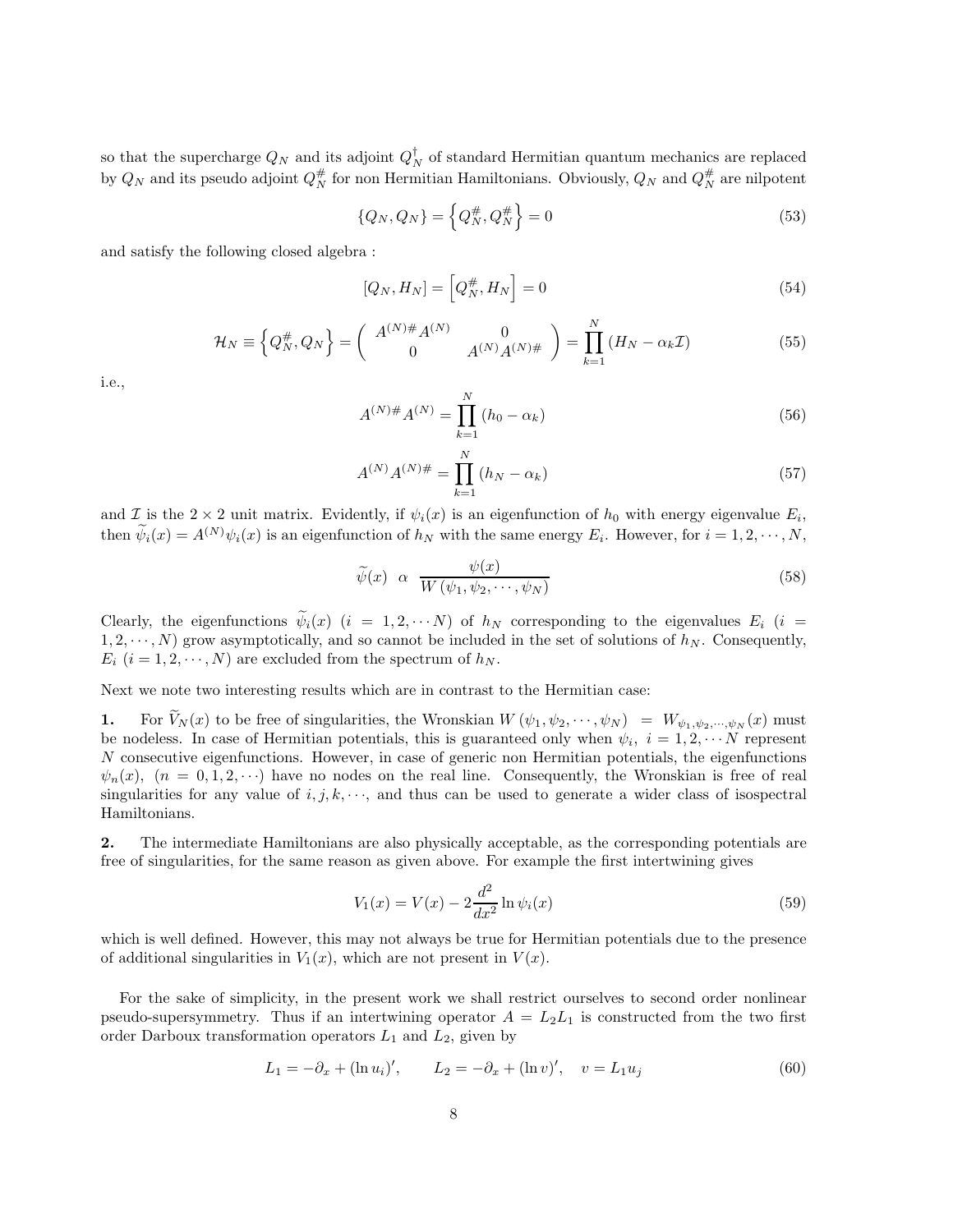where  $u_i$  and  $u_j$  are any two eigenfunctions of the non Hermitian Hamiltonian  $h_0$ , then the transformed isospectral Hamiltonian

$$
h_2 = -\frac{d^2}{dx^2} + \tilde{V}_{i,j}(x)
$$
\n(61)

<span id="page-8-1"></span>has eigenfunctions

$$
\widetilde{\psi}_n(x) = \frac{W(\psi_i, \psi_j, \psi_n)}{W(\psi_i, \psi_j)}
$$
\n
$$
= -E_n \psi_n + E_i \psi_i \frac{W(\psi_n, \psi_j)}{W(\psi_i, \psi_j)} + E_j \psi_j \frac{W(\psi_i, \psi_n)}{W(\psi_i, \psi_j)} \tag{62}
$$

where

$$
\widetilde{V}_{i,j}(x) = V(x) - 2\frac{d^2}{dx^2} \ln W(u_i, u_j)
$$
\n(63)

The mother Hamiltonian  $\mathcal{H}_2$  is constructed from the anticommutator by

$$
\mathcal{H}_2 = \left\{ Q_2^{\#}, Q_2 \right\} = \left( \begin{array}{cc} A^{\#}A & 0 \\ 0 & AA^{\#} \end{array} \right) = \left( \begin{array}{cc} (h_0 - \alpha_1 \mathcal{I}) (h_0 - \alpha_2 \mathcal{I}) & 0 \\ 0 & (h_2 - \alpha_1 \mathcal{I}) (h_2 - \alpha_2 \mathcal{I}) \end{array} \right) \tag{64}
$$

where  $\mathcal I$  is  $2 \times 2$  unit matrix and  $H_2$  is given by [\(51\)](#page-6-2).

In the following sections we shall investigate this formalism further with the help of explicit examples.

## 4 PT Symmetric Oscillator

In this section we shall apply our formalism to the well known example of the  $\mathcal{PT}$  symmetric oscillator [\[18\]](#page-17-4)

$$
V(x) = (x - i\epsilon)^2 + \frac{\alpha^2 - \frac{1}{4}}{(x - i\epsilon)^2}
$$
\n(65)

with eigenfunctions

<span id="page-8-0"></span>
$$
\psi_n(x) = e^{-\frac{1}{2}(x-i\epsilon)^2} \left( x - i\epsilon \right)^{-q\alpha + \frac{1}{2}} L_n^{-q\alpha} \left( \left( x - i\epsilon \right)^2 \right) \tag{66}
$$

and eigenvalues

$$
E_n = 4n - 2q\alpha + 2, \qquad n = 0, 1, 2, \cdots \tag{67}
$$

where  $q = \pm 1$  is called the quasi-parity.

In this study we shall restrict ourselves to  $N = 2$  only. If one performs Darboux transformations with two eigenfunctions  $\psi_i(x)$  and  $\psi_j(x)$  of the potential  $V(x)$ , corresponding to energies  $E_i$  and  $E_j$  (i and j need not be consecutive), then the intertwining operators take the form

$$
L_1 = -\frac{d}{dx} + \frac{\psi_i'}{\psi_i} , \qquad L_1^{\#} = \frac{d}{dx} + \frac{\psi_i'}{\psi_i} \tag{68}
$$

$$
L_2 = -\frac{d}{dx} + \frac{W'_{i,j}}{W_{i,j}} - \frac{\psi'_i}{\psi_i} , \qquad L_2^{\#} = \frac{d}{dx} + \frac{W'_{i,j}}{W_{i,j}} - \frac{\psi'_i}{\psi_i}
$$
(69)

where  $W_{i,j}$  is the usual Wronskian given by

$$
W_{i,j} = W(\psi_i, \psi_j) = \psi_i(x)\psi'_j(x) - \psi'_i(x)\psi_j(x)
$$
\n(70)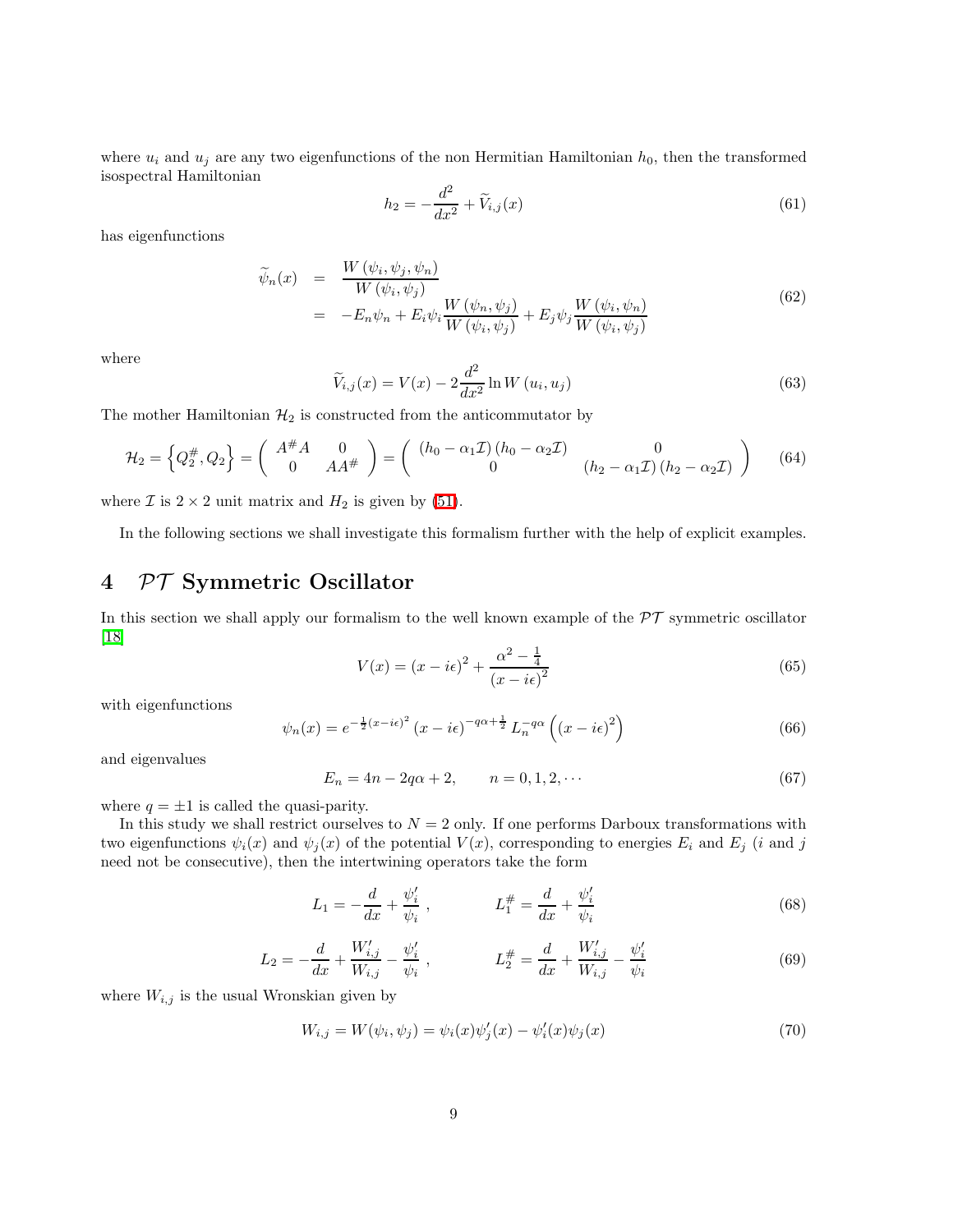and  $\eta$  has been taken as in [\(43\)](#page-6-0). Replacing the intertwining operators  $A^{(2)}$  (and  $B^{(2)}$ ) by A (and B) for simplicity, we obtain

$$
A = L_2 L_1 = \frac{d^2}{dx^2} + \beta_{i,j} \frac{d}{dx} - \beta_{i,j} \frac{\psi_i'}{\psi_i} - \frac{\psi_i''}{\psi_i}
$$
(71)

$$
B = A^{\#} = \eta^{-1} A^{\dagger} \eta = \frac{d^2}{dx^2} - \beta_{i,j} \frac{d}{dx} - \beta_{i,j} \frac{\psi_i'}{\psi_i} - \frac{\psi_i''}{\psi_i} - \beta_{i,j}' \tag{72}
$$

where

$$
\beta_{i,j} = -\frac{W'_{i,j}}{W_{i,j}}\tag{73}
$$

and  $\eta$  is simply the parity operator  $\mathcal P$  for  $\mathcal P\mathcal T$  symmetric potentials. The new exactly solvable non Hermitian potential, which is isospectral to the  $\mathcal{PT}$  symmetric oscillator in [\(65\)](#page-8-0), is obtained from

<span id="page-9-0"></span>
$$
\widetilde{V}_{i,j}(x) = V(x) - 2\frac{d^2}{dx^2} \ln W_{i,j}
$$
\n(74)

with solutions

$$
\widetilde{\psi}_k(x) = A \psi_k(x) \tag{75}
$$

Thus for each set  $(i, j)$ , one obtains two sets of  $\tilde{V}_{i,j}(x)$  because of the presence of quasi parity q. Obviously,  $\widetilde{\psi}_k(x) = 0$  for  $k = i, j$ . Thus the new potential so constructed, in [\(74\)](#page-9-0) above, has all the eigenenergies of the original  $\mathcal{PT}$  symmetric oscillator except for the levels i, j, which are missing from the spectrum of [\(74\)](#page-9-0).

For the simplicity of calculations we shall now construct and examine some potentials using low values of  $i$  and  $j$  in further detail.

#### 4.1 New potential for  $i = 1, j = 2$

Applying the above formalism with the two eigenstates  $\psi_1(x)$  and  $\psi_2(x)$ , of the potential in [\(65\)](#page-8-0), the Wronskian is found to be

$$
W(\psi_1, \psi_2) = c_{12} e^{-(x - i\epsilon)^2} (x - i\epsilon)^{2 - 2q\alpha} g
$$
\n(76)

where  $c_{12}$  is some real constant and

$$
g = (1 - q\alpha) (2 - q\alpha) - 2 (1 - q\alpha) (x - i\epsilon)^{2} + (x - i\epsilon)^{4}
$$
\n
$$
(77)
$$

The intertwining operators A and  $A^{\#}$  are obtained from  $A = L_2L_1$ ,  $A^{\#} = L_1^{\#}L_2^{\#}$ , where

$$
L_1 = -\frac{d}{dx} + \frac{\psi'_1}{\psi_1} = -\frac{d}{dx} - (x - i\epsilon) + \frac{-q\alpha + \frac{1}{2}}{(x - i\epsilon)} - \frac{2(x - i\epsilon)}{1 - q\alpha - (x - i\epsilon)^2}
$$
(78)

$$
L_2 = -\frac{d}{dx} + \frac{d}{dx}\ln(L_1\psi_2)
$$
  
= 
$$
-\frac{d}{dx} - (x - i\epsilon) + \frac{-q\alpha + \frac{3}{2}}{(x - i\epsilon)} + \frac{2(x - i\epsilon)}{1 - q\alpha - (x - i\epsilon)^2} + \frac{g'}{g}
$$
(79)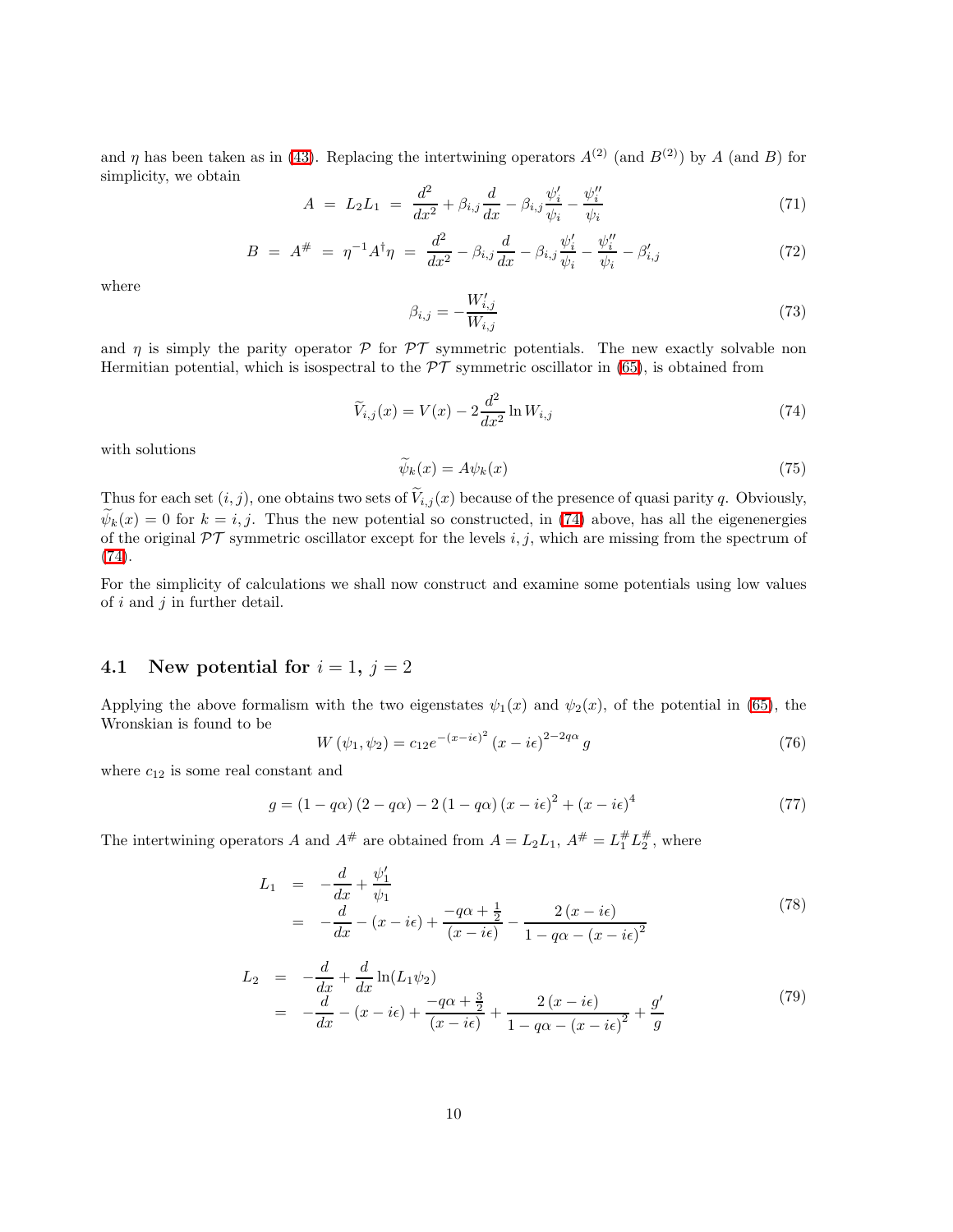so that

$$
A = \frac{d^2}{dx^2} - \left\{-2(x - i\epsilon) + \frac{2(1 - q\alpha)}{(x - i\epsilon)} + \frac{g'}{g}\right\} \frac{d}{dx} + (x - i\epsilon)^2 + \frac{(-q\alpha + \frac{1}{2})(-q\alpha + \frac{5}{2})}{(x - i\epsilon)^2}
$$
\n
$$
+ 2q\alpha - 1 + \left\{- (x - i\epsilon) + \frac{-q\alpha + \frac{1}{2}}{(x - i\epsilon)} - \frac{2(x - i\epsilon)}{1 - q\alpha - (x - i\epsilon)^2}\right\} \frac{g'}{g}
$$
\n
$$
A^{\#} = \frac{d^2}{dx^2} + \left\{-2(x - i\epsilon) + \frac{2(1 - q\alpha)}{(x - i\epsilon)} + \frac{g'}{g}\right\} \frac{d}{dx} + (x - i\epsilon)^2 + \frac{(-q\alpha + \frac{3}{2})(-q\alpha - \frac{1}{2})}{(x - i\epsilon)^2}
$$
\n
$$
+ 2q\alpha - 3 + \left\{- (x - i\epsilon) + \frac{-q\alpha + \frac{1}{2}}{(x - i\epsilon)} - \frac{2(x - i\epsilon)}{1 - q\alpha - (x - i\epsilon)^2}\right\} \frac{g'}{g} + \frac{g''}{g} - \left(\frac{g'}{g}\right)^2
$$
\n
$$
(81)
$$

Applying equation [\(74\)](#page-9-0), the new potential isospectral to the one in [\(65\)](#page-8-0) except for the states corresponding to  $\psi_1(x)$  and  $\psi_2(x)$ , comes out as

$$
\widetilde{V}_{1,2}(x) = \left(x - i\epsilon\right)^2 + \frac{\left(-q\alpha + \frac{3}{2}\right)\left(-q\alpha + \frac{5}{2}\right)}{\left(x - i\epsilon\right)^2} - 2\frac{g''}{g} + 2\left(\frac{g'}{g}\right)^2 + 4\tag{82}
$$

which has solutions

$$
\widetilde{\psi}_n(x) = -E_{n+2}\psi_{n+2} + E_1\psi_1 \frac{W(\psi_{n+2}, \psi_2)}{W(\psi_1, \psi_2)} + E_2\psi_2 \frac{W(\psi_1, \psi_{n+2})}{W(\psi_1, \psi_2)}\tag{83}
$$

with energy eigenvalues

$$
\widetilde{E}_n = E_{n+2} = 4n + 10 - 2q\alpha , \qquad \qquad n = 1, 2, 3, \cdots \tag{84}
$$

The ground state is given by

$$
\widetilde{\psi}_0(x) = e^{-\frac{1}{2}(x-i\epsilon)^2}(x-i\epsilon)^{-q\alpha+\frac{1}{2}} \left\{ B_1 + \frac{B_2(x-i\epsilon)^2}{g} \right\}
$$
\n(85)

with eigenvalue

$$
\widetilde{E}_0 = E_0 = 2 - 2q\alpha \tag{86}
$$

where  $B_1$  and  $B_2$  are some  $x, \epsilon$  independent constants. Thus the energies  $E_1$  and  $E_2$  of  $V(x)$  are absent in the spectrum of  $V_{1,2}(x)$ . It can be verified that the eigenfunctions  $\psi$  are also  $\mathcal{PT}$  invariant, and can be normalized using [\(7\)](#page-2-0). Furthermore, the supercharges  $Q_2$  and  $Q_2^{\#}$ , generated from the operators A and  $A^{\#},$  satisfy the following algebra :

$$
\mathcal{H}_2 = \left\{ Q_2, Q_2^{\#} \right\} = H_2^2 - 4(4 - q\alpha)H_2 + (6 - 2q\alpha)(10 - 2q\alpha) \tag{87}
$$

where  $H_2$  is given by [\(51\)](#page-6-2). The intermediate potential given by

$$
V_1(x) = V(x) - 2\frac{d^2}{dx^2}\ln\psi_1(x)
$$
  
=  $(x - i\epsilon)^2 + \frac{(-q\alpha + \frac{1}{2})(-q\alpha + \frac{3}{2})}{(x - i\epsilon)^2} + \frac{12}{1 - q\alpha - (x - i\epsilon)^2} - \frac{8(1 - q\alpha)}{\left\{1 - q\alpha - (x - i\epsilon)^2\right\}^2} + 4$  (88)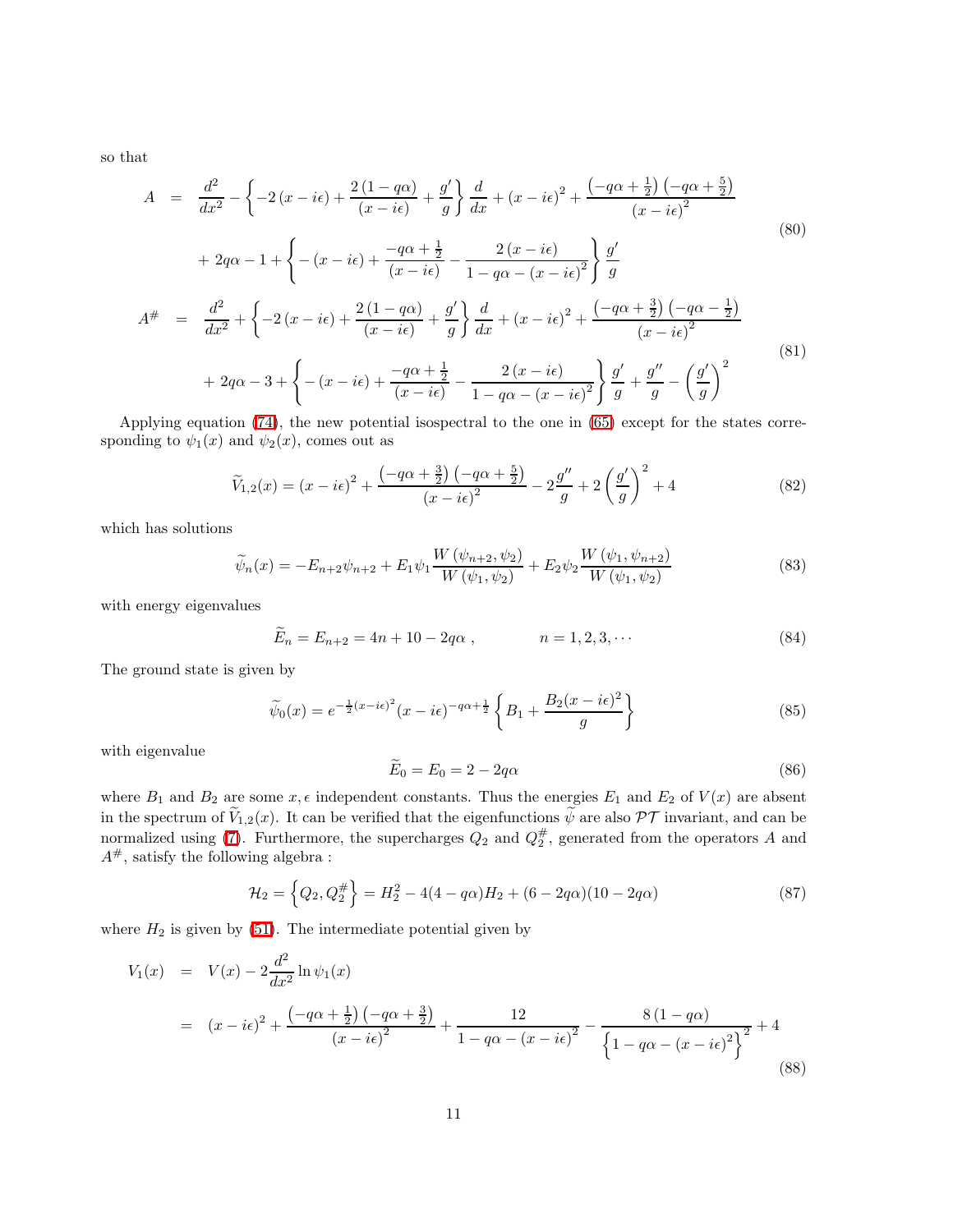does not have any singularity on the real line, and hence is physically acceptable as well. By arguments similar to those given above, its ground state eigenfunction is given by :

$$
\phi_0 = \frac{1}{1 - q\alpha - (x - i\epsilon)^2} e^{-\frac{1}{2}(x - i\epsilon)^2} (x - i\epsilon)^{-q\alpha + \frac{3}{2}}
$$
(89)

with energy

$$
e_0 = E_0 = 2 - 2q\alpha \tag{90}
$$

and the excited states

$$
\phi_n = \frac{W(\psi_{n+1}, \psi_1)}{\psi_1} \tag{91}
$$

with corresponding energies

$$
e_n = E_{n+1} = 4n + 6 - 2q\alpha, \qquad n = 1, 2, 3, \cdots \tag{92}
$$

It is easy to observe that applying [\(4\)](#page-1-0), both the intermediate and the final potentials (as well as their eigenfunctions) satisfy [\(3\)](#page-1-1), and hence are  $\mathcal{PT}$  invariant, having real spectra.

## 4.2 New Potentials for  $i = 0, j = 2$

In a similar manner, the expressions for the different quantities are obtained as follows :

$$
W(\psi_0, \psi_2) = c_{02}e^{-(x-i\epsilon)^2} (x-i\epsilon)^{-2q\alpha+2} \left\{ \frac{(x-i\epsilon)^2}{2-q\alpha} - 1 \right\}
$$
 (93)

with  $c_{02}$  some real constant

$$
L_1 = -\frac{d}{dx} - (x - i\epsilon) + \frac{(-q\alpha + \frac{1}{2})}{(x - i\epsilon)}\tag{94}
$$

$$
L_2 = -\frac{d}{dx} - (x - i\epsilon) + \frac{\left(-q\alpha + \frac{3}{2}\right)}{\left(x - i\epsilon\right)} + \frac{2\left(x - i\epsilon\right)}{\left[\left(x - i\epsilon\right)^2 - \left(2 - q\alpha\right)\right]}
$$
(95)

$$
A = \frac{d^2}{dx^2} + 2\left\{ (x - i\epsilon) + \frac{(q\alpha - 1)}{(x - i\epsilon)} - \frac{(x - i\epsilon)}{(x - i\epsilon)^2 - (2 - q\alpha)} \right\} \frac{d}{dx} + (x - i\epsilon)^2
$$
\n
$$
(96)
$$

$$
+\frac{\left(-q\alpha + \frac{1}{2}\right)\left(-q\alpha + \frac{5}{2}\right)}{(x - i\epsilon)^2} - \frac{3}{(x - i\epsilon)^2 - (2 - q\alpha)} + 2q\alpha - 3
$$
\n
$$
A^{\#} = \frac{d^2}{dx^2} - 2\left\{(x - i\epsilon) + \frac{(q\alpha - 1)}{(x - i\epsilon)} - \frac{(x - i\epsilon)}{(x - i\epsilon)^2 - (2 - q\alpha)}\right\}\frac{d}{dx}
$$
\n
$$
+(x - i\epsilon)^2 + \frac{\left(-q\alpha - \frac{1}{2}\right)\left(-q\alpha + \frac{3}{2}\right)}{(x - i\epsilon)^2} - \frac{5}{\left\{(x - i\epsilon)^2 - (2 - q\alpha)\right\}}
$$
\n
$$
-\frac{4(-q\alpha + 2)}{(x - i\alpha)^2} + 2q\alpha - 5\tag{97}
$$

$$
\frac{4(-q\alpha+2)}{\{(x-i\epsilon)^2-(2-q\alpha)\}}^2+2q\alpha-5
$$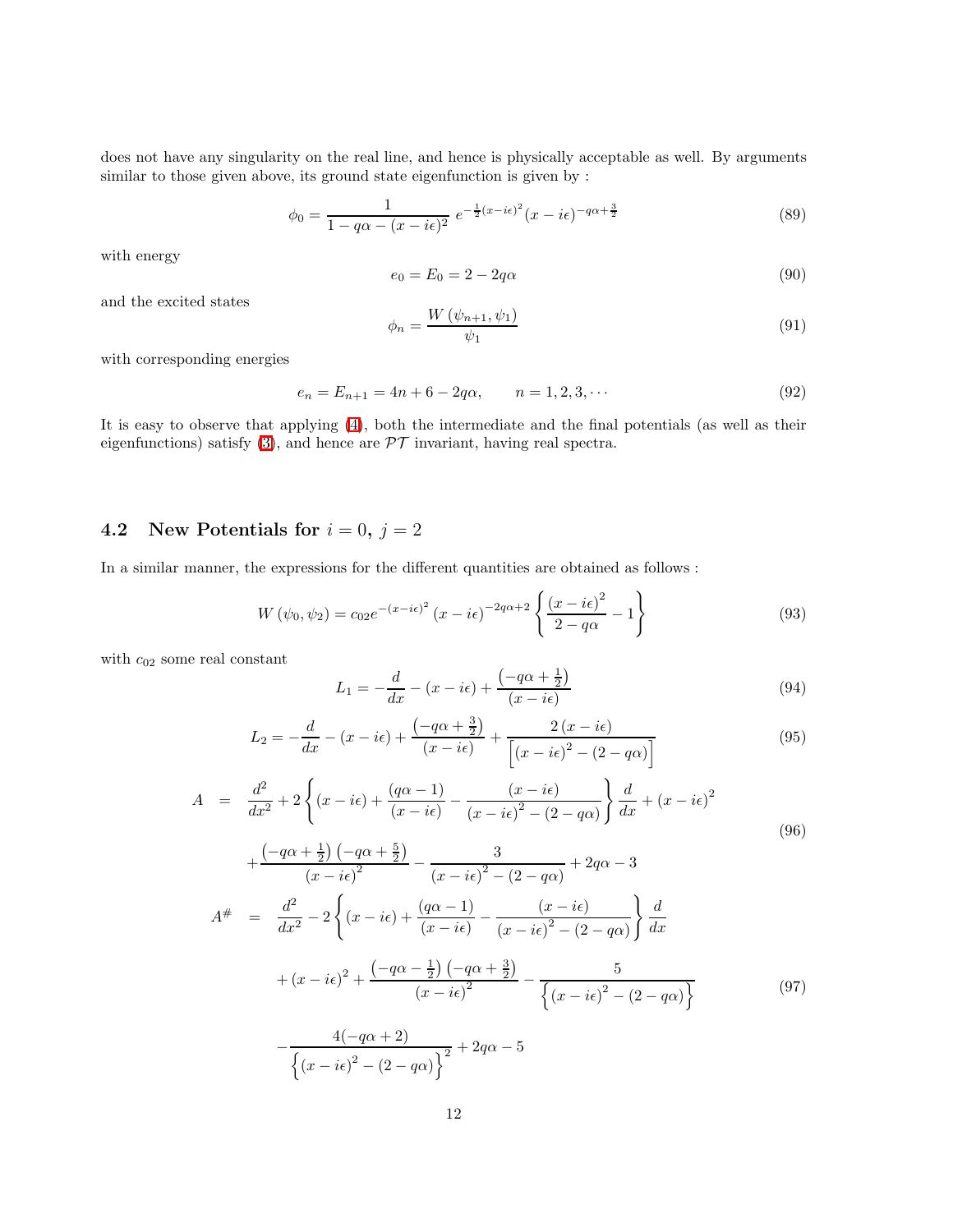<span id="page-12-0"></span>The new potential

$$
\widetilde{V}_{0,2}(x) = (x - i\epsilon)^2 + \frac{\sigma(\sigma - 1)}{(x - i\epsilon)^2} + \frac{4}{(x - i\epsilon)^2 - (2 - q\alpha)}
$$
\n
$$
+ \frac{8(2 - q\alpha)}{\left\{ (x - i\epsilon)^2 - (2 - q\alpha) \right\}^2} + 4
$$
\n(98)

where

$$
\sigma = -q\alpha + \frac{5}{2} \tag{99}
$$

is totally different from the initial potential of the  $\mathcal{PT}$  symmetric oscillator, yet shares the same spectrum except for the states  $n = 0, 2$  of the original potential, which are missing in the partner. The ground state wave function of the Hamiltonian in [\(98\)](#page-12-0) is given by

$$
\widetilde{\psi}_0(x) = \left\{ A_1 \left( x - i\epsilon \right)^2 + A_2 + \frac{A_3}{\left( x - i\epsilon \right)^2 - \left( 2 - q\alpha \right)} \right\} e^{-\frac{1}{2}\left( x - i\epsilon \right)^2} \left( x - i\epsilon \right)^{-q\alpha + \frac{1}{2}} \tag{100}
$$

with ground state energy

$$
\widetilde{E}_0 = E_1 = 6 - 2q\alpha \tag{101}
$$

where  $A_1, A_2, A_3$  are x-independent constants, while the excited states are obtained from [\(62\)](#page-8-1)

$$
\tilde{\psi}_n = A\psi_{n+2}
$$
\n
$$
= -E_{n+2}\psi_{n+2} + E_0\psi_0 \frac{W(\psi_{n+2}, \psi_2)}{W(\psi_0, \psi_2)} + E_2\psi_2 \frac{W(\psi_0, \psi_{n+2})}{W(\psi_0, \psi_2)} \tag{102}
$$

with energies

$$
\widetilde{E}_n = E_{n+2} = 4n + 10 - 2q\alpha , \qquad n = 1, 2, \cdots \qquad (103)
$$

It can also be verified that eigenfunctions  $\widetilde{\psi}_n(x)$  have correct asymptotic behaviour and are also  $\mathcal{PT}$ invariant. Consequently, they also satisfy equation [\(7\)](#page-2-0). The intermediate potential is given by

$$
V_1(x) = (x - i\epsilon)^2 + \frac{\left(-q\alpha + \frac{1}{2}\right)\left(-q\alpha + \frac{3}{2}\right)}{(x - i\epsilon)^2} + 2\tag{104}
$$

which is also physically acceptable. By arguments similar to those given above, its ground state eigenfunction is given by

$$
\phi_0 = e^{-\frac{1}{2}(x - i\epsilon)^2} (x - i\epsilon)^{-q\alpha + \frac{3}{2}}
$$
\n(105)

with energy

$$
e_0 = 6 - 2q\alpha \tag{106}
$$

and excited states

$$
\phi_n = \frac{W(\psi_{n+1}, \psi_0)}{\psi_0} \tag{107}
$$

with energies

$$
e_n = E_{n+1} = 4n + 6 - 2q\alpha , \qquad n = 1, 2, 3, \cdots
$$
 (108)

Once again, both the intermediate and the final potentials (as well as their eigenfunctions) are  $\mathcal{PT}$ invariant, having real spectra.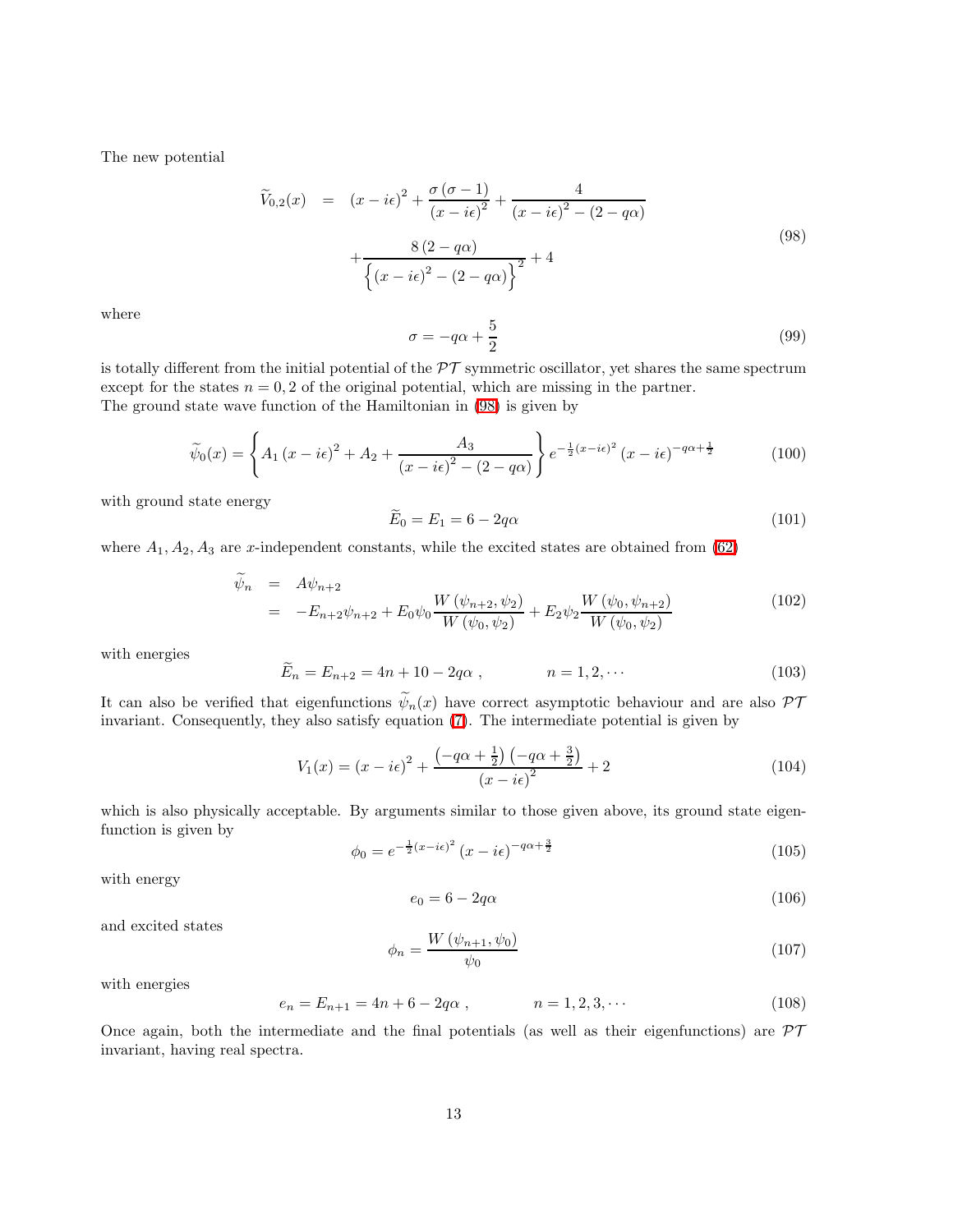The supercharges  $Q_2$  and  $Q_2^{\dagger}$  generated from the intertwining operators A and  $A^{\#}$  can be shown to satisfy the following algebra :

$$
\mathcal{H}_2 = \left\{ Q_2, Q_2^{\#} \right\} = H_2^2 - 4(3 - q\alpha)H_2 + (2 - q\alpha)(10 - 2q\alpha) \tag{109}
$$

where  $H_2$  is given by [\(51\)](#page-6-2).

We note that the potentials obtained in this section are unique in the sense that they do not have any counterpart in standard quantum mechanics (i.e., in the Hermitian case). .

## 5  $\mathcal{PT}$  symmetric Scarf II potential

We note that the generalised oscillator problem considered in the last section was made non Hermitian by an imaginary displacement of the coordinate variable  $x$ . However, there are other methods of constructing non Hermitian models. To see how the formalism described in section 3 works with such models, in this section we shall study an example, viz., the  $\mathcal{PT}$  symmetric non Hermitian Scarf II potential, which has been  $\mathcal{PT}$  symmetrized in a different way. This exactly solvable potential, given by

$$
V(x) = -\lambda \ sech^2 x - i\mu \ sech \ x \ tanh \ x, \qquad \lambda > 0, \ \mu \neq 0 \tag{110}
$$

has a discrete spectrum that admits both real as well as complex conjugate energies, depending on the relative strengths of its parameters  $\lambda$  and  $\mu$ . For  $|\mu| \leq \lambda + \frac{1}{4}$ , the system possesses a real and discrete bound state spectrum, whereas for  $|\mu| > \lambda + \frac{1}{4}$ , the system exhibits spontaneous  $\mathcal{PT}$  symmetry breaking, with complex conjugate pairs of energies. The normalized wave functions for this potential are well known, being given by [\[15,](#page-17-1) [19\]](#page-17-5)

$$
\psi_n(x) = \frac{\Gamma\left(n - 2p + \frac{1}{2}\right)}{n!\Gamma\left(\frac{1}{2} - 2p\right)} z^{-p} \left(z^*\right)^{-q} P_n^{-2p - \frac{1}{2}, -2q - \frac{1}{2}}(i \sinh x) \tag{111}
$$

where  $P_n^{\alpha,\beta}$  are the Jacobi polynomials [\[20\]](#page-17-6):

$$
P_n^{\alpha,\beta}(i\,\sinh\,x) = \frac{\Gamma(n+\alpha+1)}{\Gamma(n+1)\Gamma(\alpha+1)}\,F\left(-n,n+\alpha+\beta+1;\alpha+1;z\right) \tag{112}
$$

and

$$
z = \frac{1 - i\sinh x}{2} \tag{113}
$$

$$
p = -\frac{1}{4} \pm \frac{1}{2} \sqrt{\frac{1}{4} + \lambda + \mu} = -\frac{1}{4} \pm \frac{t}{2}
$$
 (114)

$$
q = -\frac{1}{4} \pm \frac{1}{2} \sqrt{\frac{1}{4} + \lambda - \mu} = -\frac{1}{4} \pm \frac{s}{2}
$$
 (115)

However, for normalization of the wave functions, only the positive sign is allowed in  $p$ . The energy spectrum

$$
E_n = -(n - p - q)^2, \qquad n = 0, 1, 2, \dots < \left(\frac{s + t - 1}{2}\right) \tag{116}
$$

is real and bound for  $|\mu| \leq \lambda + \frac{1}{4}$ , i.e., for real p and q, with two towers characterized by the two values of  $q$ .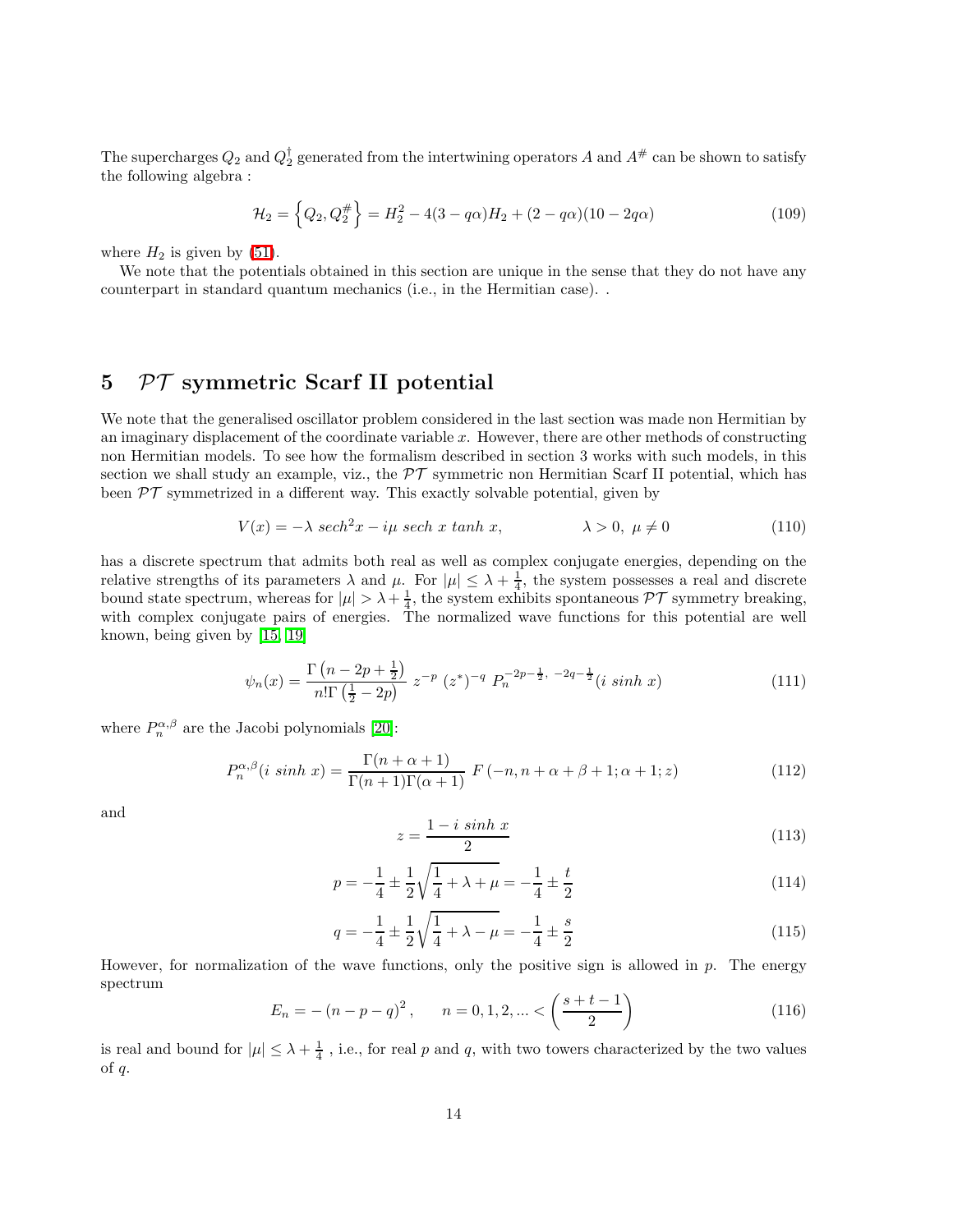If the formalism developed above is applied to this example for  $N = 2$ , with states  $\psi_0(x)$  and  $\psi_2(x)$ , then the Wronskian is calculated to be

$$
W(\psi_0, \psi_2) = (1 - i \sinh x)^{-2p} (1 + i \sinh x)^{-2q} \cosh x \left\{ -i(p - q) + \left(p + q - \frac{3}{2}\right) \sinh x \right\}
$$
 (117)

and the intertwining operators  $A$  and  $A^{\#}$  are given by

$$
A = L_2 L_1 \qquad A^\# = L_1^\# L_2^\# \tag{118}
$$

where  ${\cal L}_1$  and  ${\cal L}_2$  take the form

 $L_2$ 

$$
L_1 = -\frac{d}{dx} + \frac{\psi_0'}{\psi_0}
$$
\n
$$
= \frac{d}{dx} + i(p-q)sech \ x - (p+q)tanh \ x
$$
\n
$$
= -\frac{d}{dx} + \frac{W_{0,2}'}{W_{0,2}} - \frac{\psi_0'}{\psi_0}
$$
\n
$$
= \frac{d}{dx} + i(p-q)sech \ x - (p+q) \tanh \ x
$$
\n
$$
+ \frac{(-p-q+\frac{3}{2})+i(p-q)\sinh \ x + (-2p-2q+3)\sinh^2 x}{i(p-q)\cosh \ x + (-p-q+\frac{3}{2})\sinh \ x \cosh \ x}
$$
\n(120)

Now using [\(40\)](#page-5-2) the new potential is found to be

$$
\widetilde{V}_{0,2}(x) = -\widetilde{\lambda} \ sech^2 x - i \widetilde{\mu} \ sech \ x \ \tanh x - 2 \left( \frac{\sigma^2 \ sech^2 x - i \ \rho \ \sigma \ sech \ x \ \tanh x}{\left( \rho \ sech \ x - i \ \sigma \ \tanh x \right)^2} \right) \tag{121}
$$

where

$$
\tilde{\lambda} = \lambda - 4p - 4q + 2\tag{122}
$$

$$
\widetilde{\mu} = \mu - 4p + 4q \tag{123}
$$

$$
\lambda = 2\left(p^2 + q^2\right) + (p+q) \tag{124}
$$

$$
\mu = 2\left(p^2 - q^2\right) + (p - q) \tag{125}
$$

$$
\rho = p - q \tag{126}
$$

$$
\sigma = \left(-p - q + \frac{3}{2}\right) \tag{127}
$$

Once again, the final potential  $\tilde{V}_{0,2}(x)$  is also  $\mathcal{PT}$  invariant. The eigen functions are obtained from [\(62\)](#page-8-1), with the ground state as

$$
\widetilde{\psi}_0 = (E_0 - E_1) \psi_1 + (E_2 - E_0) \psi_2 \frac{P'_1}{P'_2}
$$
\n(128)

and excited states

$$
\widetilde{\psi}_n = (E_0 - E_{n+2})\psi_{n+2} + (E_2 - E_0)\psi_2 \frac{P'_{n+2}}{P'_2}
$$
\n(129)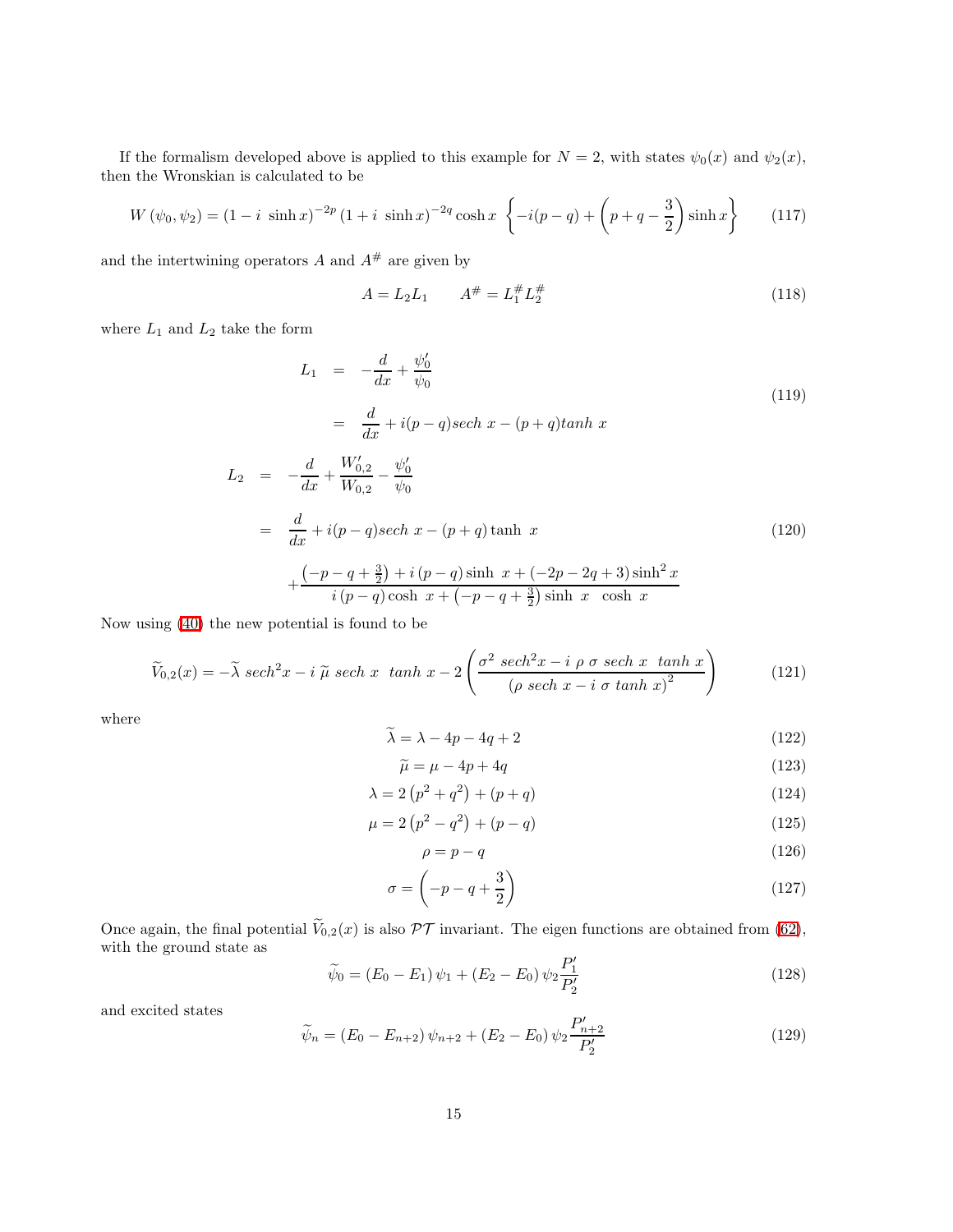where  $P_n$  denotes the Jacobi polynomial  $P_n^{-2p-\frac{1}{2}, -2q-\frac{1}{2}}(i \sinh x)$  and  $P'_n$  denotes its derivative with respect to x. It can be shown that for  $|\mu| \leq \lambda + \frac{1}{4}$ , the wavefunctions  $\tilde{\psi}$  are also PT invariant, and can be normalized following [\(7\)](#page-2-0). The new potential  $V_{0,2}(x)$  has real bound state spectrum given by

$$
\widetilde{E}_0 = -\left(1 - p - q\right)^2\tag{130}
$$

$$
\widetilde{E}_n = -(n+2-p-q)^2, \qquad n = 1, 2, \cdots, < \left(\frac{s+t-5}{2}\right)
$$
\n(131)

and the algebra satisfied by the supercharges turns out to be

$$
\mathcal{H}_2 = \left\{ Q_2, Q_2^{\#} \right\} = H_2^2 + (2 - 2p - 2q) H_2 + (p + q) (p + q - 2)
$$
\n(132)

where  $H_2$  is given by [\(51\)](#page-6-2).

The intermediate potential takes the form

$$
V_1(x) = -\tilde{v}_1 \ sech^2 x - i \ \tilde{v}_2 \ sech \ x \ \tanh x \tag{133}
$$

where

$$
\widetilde{v}_1 = \lambda - 2(p+q) \tag{134}
$$

$$
\widetilde{v}_2 = \mu - 2(p - q) \tag{135}
$$

with eigenfunctions

$$
\phi_n = \frac{W(\psi_{n+1}, \psi_0)}{\psi_0} \tag{136}
$$

and the corresponding energies

<span id="page-15-0"></span>
$$
e_n = E_{n+1} = -(n+1-p-q)^2 , \qquad n = 0, 1, \dots, < \left(\frac{s+t-3}{2}\right)
$$
 (137)

Thus  $V_1(x)$  and the corresponding wave functions [\(136\)](#page-15-0) are also physically acceptable as well as  $\mathcal{PT}$ invariant.

#### 6 Conclusions

In this article we have suggested an application of higher order Darboux algorithm to non Hermitian  $PT$  symmetric potentials. For the sake of definiteness the method has been applied to two specific potentials, namely, the generalised oscillator and the Scarf II potentials and a number of new potentials having nearly the same spectrum as the original ones have been obtained. It may be noted that in each of these cases, starting from a  $\mathcal{PT}$  symmetric potential we have obtained new potentials which are again  $\mathcal{PT}$  symmetric. In other words the higher order Darboux algorithm does not induce spontaneous  $PT$  symmetry breaking. Among the different cases considered here the one involving non consecutive levels deserves special mention. The potentials thus obtained have no Hermitian analogues. Also the intermediate potentials in all the cases are perfectly well behaved since the Darboux algorithm does not introduce any new singularity or break  $\mathcal{PT}$  symmetry. Furthermore it has been shown that the symmetry underlying the original and the new potentials is a fusion of *nonlinear SUSY* and  $\mathcal{PT}$  symmetry which we call nonlinear pseudo supersymmetry. Finally we note that analogous to the study of breaking N fold supersymmetry [\[21\]](#page-17-7), it would be of interest to examine breaking of this new symmetry.

#### Acknowledgment

One of the authors (A.S.) thanks the Council of Scientific & Industrial Research, India, for financial assistance.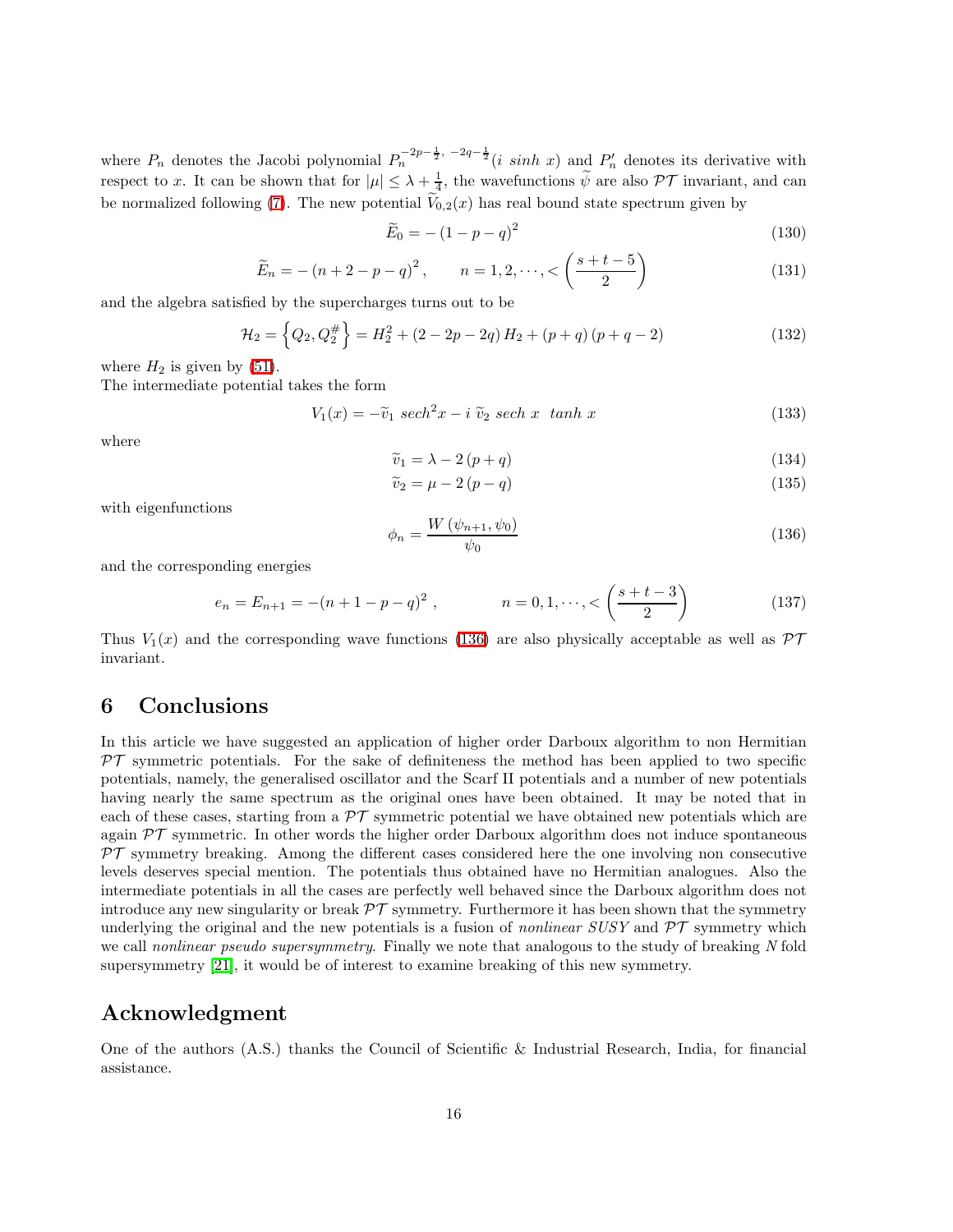### <span id="page-16-1"></span><span id="page-16-0"></span>References

- [1] L. Infeld and T. E. Hull, Rev. Mod. Phys. 23 (1951) 21.
- <span id="page-16-2"></span>[2] V. V. Fatveev and M. A. Salle, Darboux Transformations and solitons, Springer (1991).
- [3] E. Witten, Nucl. Phys. B 188 (1981) 513, Nucl. Phys. B 202 (1982) 253. F. Cooper, A. Khare and U. Sukhatme, Phys. Rep. 251 (1995) 267. ibid. Supersymmetry in Quantum Mechanics, World Scientific, (2001).
- <span id="page-16-3"></span>[4] C. V. Sukumar, J. Phys. A 18 (1985) L57, J. Phys. A 18 (1985) 2917, J. Phys. A 18 (1985) 2937. P. B. Abraham and H. E. Moses, Phys. Rev. A 22 (1980) 1333. D. L. Pursey, Phys. Rev. D, 33 (1986) 1048, Phys. Rev. D, 33 (1986) 2267, Phys. Rev. D, 36 (1987) 1103.
- <span id="page-16-5"></span><span id="page-16-4"></span>[5] H. Aoyama, M. Sato and T. Tanaka, Nucl. Phys. B **619** (2001) 105, and references therein.
- [6] A. A. Andrianov A. V. Sokolov, Nucl. Phys. B 660 (2003) 25 and references therein. A. A. Andrianov, M. V. Ioffe, J. P. Spiridonov, Phys. Lett. A 174 (1993) 273. A. A. Andrianov, F. Cannata, J. P. Dedonder and M. V. Ioffe, Int. J. Mod. Phys. A 10 (1995) 2683. A. A. Andrianov, . V. Ioffe and D. N. Nishnianidze, Phys. Lett. A 201 (1995) 203.
- <span id="page-16-6"></span>[7] S. M. Klishevich, M. S. Plyushchay Nucl.Phys. B616 (2001) 403; Nucl.Phys. B606 (2001) 583 M. S. Plyushchay, Ann. Phys. 245 (1996) 339, Int. J. Mod. Phys. A 15 (2000) 3679. M. Plyushchay, arXiv : hep-th / 0402025, and references therein. C. Leiva and M. S. Plyushchay, Phys.Lett. B 582 (2004) 135.
- <span id="page-16-7"></span>[8] D. J. Fernández C., R. Munoz and A. Ramos, Phys. Lett. A **308** (2003) 11. D. J. Fernández C., Int. J. Mod. Phys. A 12 (1997) 171. D. J. Fernández C., J. Negro and L. M. Nieto, Phys. Lett. A 275 (2000) 338. D. J. Fernández C. and V. Hussin, J. Phys. A 32 (2000) 3693.
- <span id="page-16-8"></span>[9] B. F. Samsonov, Phys. Lett. A 263 (1999) 273; Mod.Phys.Lett 19 (1996) 1563.
- <span id="page-16-9"></span>[10] H. Aoyama, M. Sato and T. Tanaka, Phys. Lett. B 503 (2001) 423. H. Aoyama, M. Sato, T. Tanaka and M. Yamamoto, Phys. Lett. B 498 2001) 117.
- <span id="page-16-10"></span>[11] C. M. Bender & S. Boettcher, Phys. Rev. Lett. 80 (1998) 5243, J. Phys. A 31 (1998) L273. C. M. Bender, S. Boettcher, H. F. Jones, P. N. Meisinger and M. Simsek, Phys. Lett. A 291 (2001) 197. M. Znojil, J. Phys. A 33 (2000) 4561, J. Phys. A bf 35 (2002) 2341 G. Lévai and M. Znojil, J. Phys. A 33 (2000) 7165 B. Bagchi and C. Quesne, Phys. Lett. A 300 (2002) 18. P. Dorey, C. Dunning and R. Tateo, J. Phys. A 34 (2001) 5679. A. A. Andrianov, F. Cannata, J. P. Denonder, M. V. Ioffe, Int. J. Mod. Phys. A 14 (1999) 2675.
- <span id="page-16-11"></span>[12] N. Hatano and D. R. Nelson, Phys. Rev. B 58 (1998) 8384, Phys. Rev. B 56 (1997) 8651, Phys. Rev. Lett. 77 (1996) 570, arxiv : cond-mat / 9801283 v1.
- <span id="page-16-12"></span>[13] A. Mostafazadeh, Nucl. Phys. B 640 419 (2002) J.Math.Phys. 44 (2003) 974, J.Math.Phys. 43 (2002) 3944, J. Math. Phys. 43 (2002) 205.